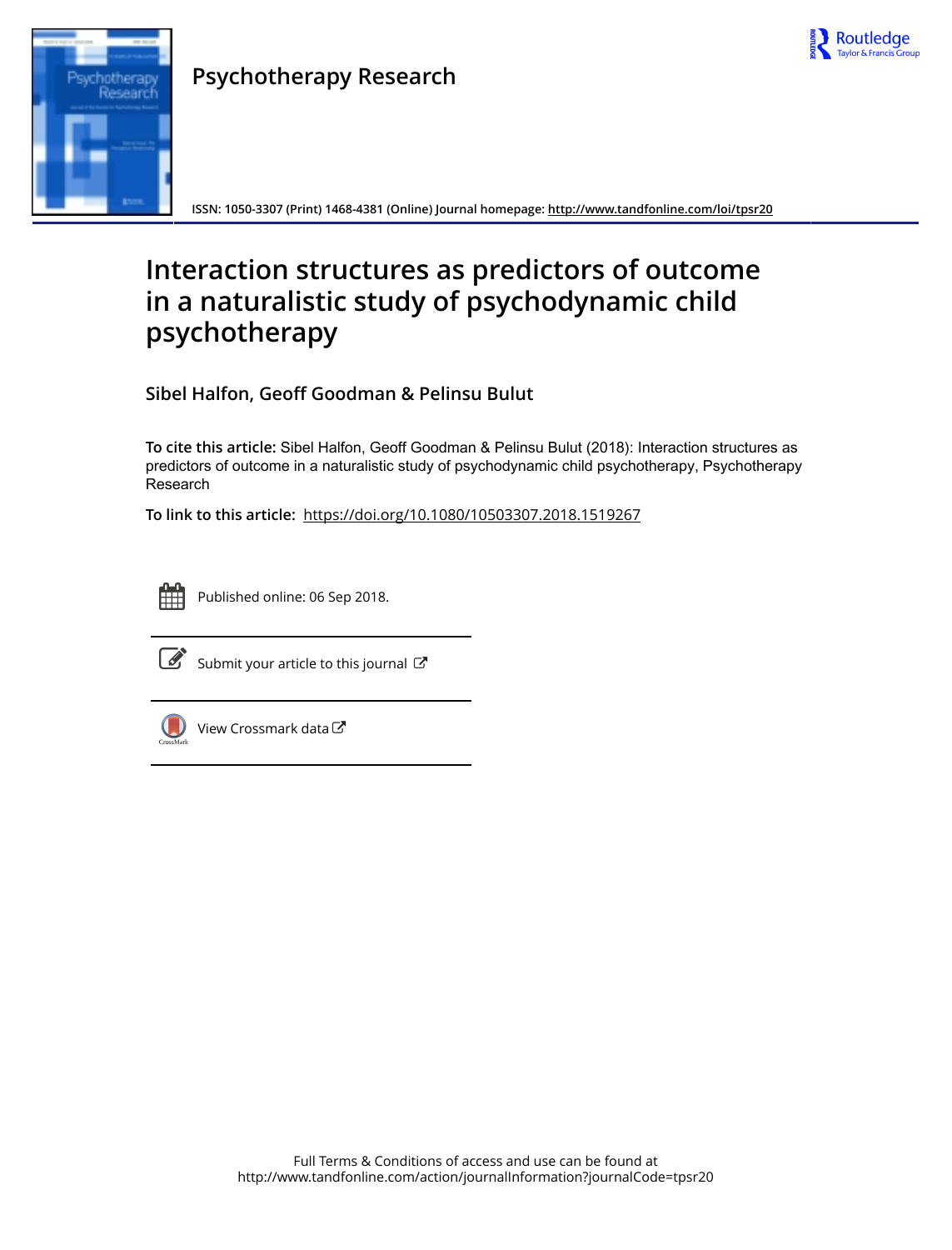### <span id="page-1-0"></span>EMPIRICAL PAPER

## Interaction structures as predictors of outcome in a naturalistic study of psychodynamic child psychotherapy

SIBEL HALFON<sup>1</sup>, GEOFF GOODMAN<sup>2</sup>, & PELINSU BULUT<sup>1</sup>

<sup>1</sup> Psychology Department, Istanbul Bilgi University, Istanbul, Turkey & <sup>2</sup>Clinical Psychology Doctoral Program, Long Island University, Brookville, NY, USA

(Received 1 April 2018; revised 21 August 2018; accepted 27 August 2018)

### Abstract

Objective: The first aim of this study was to identify interaction structures (IS), which refer to clusters of items characterizing the course of psychotherapy in terms of reciprocal interaction patterns between the therapist and the child, secondly to assess their trends over the course of treatment, and finally investigate which IS predict outcome in long-term psychodynamic child psychotherapy.

Method: The sample included 52 children with externalizing and internalizing problems. 192 sessions were rated with the use of the Child Psychotherapy Q-Set (CPQ). Outcome was assessed with the Child Behavior Checklist (CBCL) Total Problems, and Children's Global Assessment Scale (CGAS).

Results: A principal components analysis resulted in four IS, theoretically named Therapeutic Alliance, Children's Emotion Expression, Child -Centered Technique and Psychodynamic Technique. Multilevel Modeling (MLM) analyses indicated significant linear growth on Psychodynamic Technique. Multiple regression analyses indicated that Psychodynamic Technique positively predicted changes on CBCL Total Problems and CGAS. In contrast, Child-Centered technique negatively predicted change on CBCL Total Problems, however follow up interaction analyses showed that externalizing children who received more Child-Centered technique showed more improvement on this scale.

Discussion: Findings point to empirically derived components of psychodynamic child psychotherapy and provide preliminary answers about which aspects may facilitate change.

Keywords: psychodynamic child psychotherapy; interaction structures; Child Psychotherapy Q-Set; therapeutic alliance; technique

Clinical or methodological significance of this article: This is one of the first studies to identify core treatment processes in psychodynamic psychotherapy for children with externalizing and internalizing problems. We were able to identify empirically derived change processes that can be used in future research and provided preliminary answers about which aspects may facilitate change, taking into account specific pre-treatment sample characteristics, which provided further evidence that therapist techniques occur as part of a complex interaction with the children's characteristics. These findings highlight the importance of an investigative strategy to study "what works for whom", using a naturalistic process-outcome research design, in order to understand what specifically promotes therapeutic change.

### Introduction

Process research, the means by which one explores why and how change takes place in psychotherapy, adds depth to the question of "what works for whom?" (Fonagy, Target, Cottrell, Phillips, & Kurtz, [2002\)](#page-15-0) and has the potential to help identify the "active ingredients" and change mechanisms that form the basis of a successful psychotherapy. However, relatively few studies include an analysis of the process of therapy or link specific processes to therapeutic outcome within specific modalities of treatment. In the field of psychodynamic child psychotherapy, there have been some recent publications indicating an evidence base on the effectiveness and efficacy of psychodynamic psychotherapy (see Midgley, O'Keeffe, French, & Kennedy, [2017](#page-15-0) for a

Correspondence concerning this article should be addressed to Sibel Halfon Psychology Department, Istanbul Bilgi University, Kazım Karabekir Cad. No: 2/13 34060 Eyüp, İ stanbul, Turkey. Email: [sibel.halfon@bilgi.edu.tr](mailto:sibel.halfon@bilgi.edu.tr)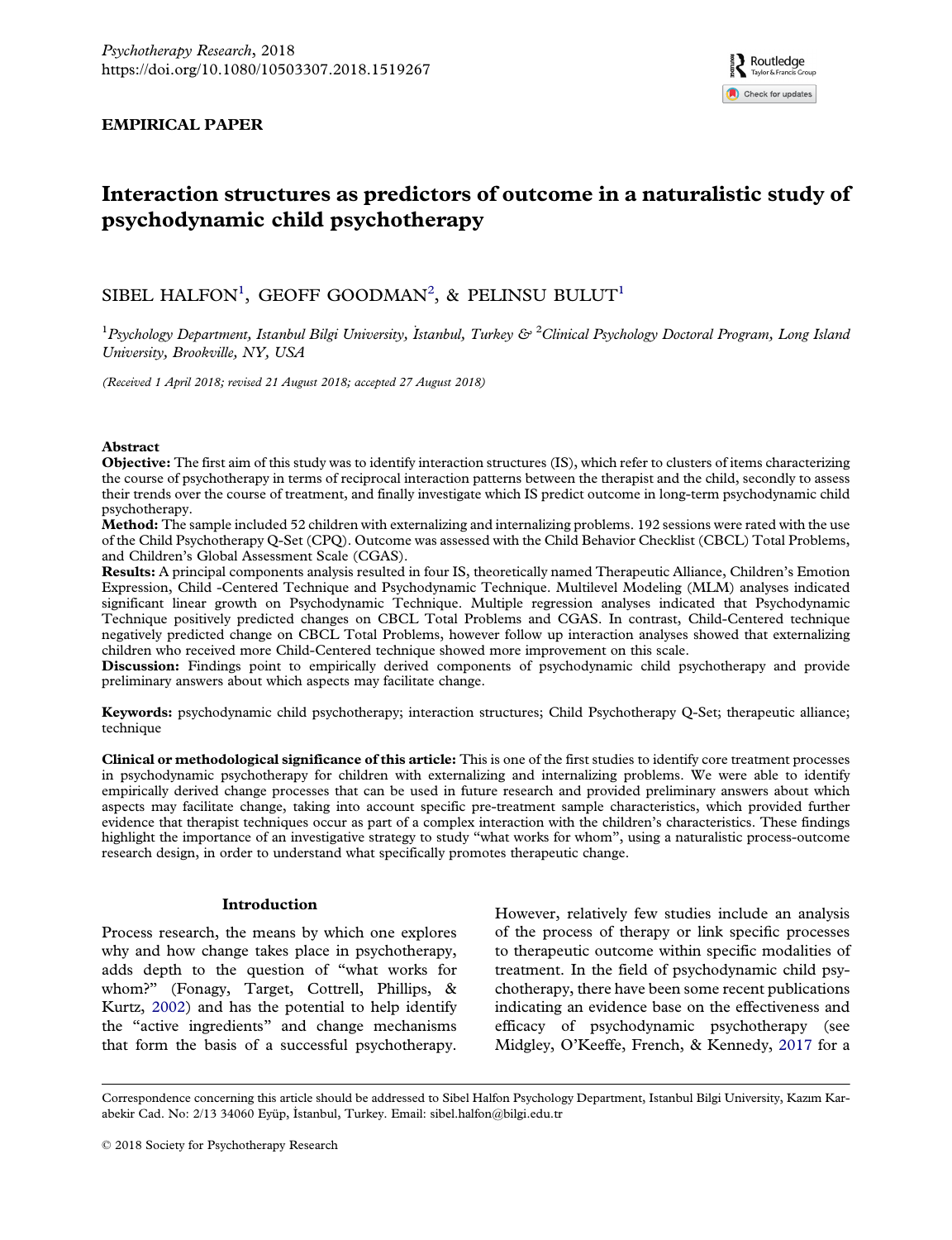<span id="page-2-0"></span>review); however, research on therapeutic processes with children is substantially limited compared to outcome studies, which do not answer specific pathways associated with change (Kazdin, [2000\)](#page-15-0). There is need for investigation into developmentally specific treatment characteristics, in order to understand putative change processes in psychodynamic child therapy.

The gap between process and outcome research is partly due to the scarcity of detailed and standardized protocols that can measure therapeutic processes in child treatments. Even though there are some measures that focus on aspects of the treatment process (i.e., therapist's interventions, therapeutic alliance, play processes), there has been a need for a measure that can address the entirety of a therapeutic hour, taking into account therapist, patient and therapeutic interaction characteristics (Schneider, Midgley, & Duncan, [2010](#page-16-0)). In order to address these issues, Schneider and Jones ([2004](#page-16-0)) developed the Child Psychotherapy Process Q-Set (CPQ), which can measure the psychotherapy process at the level of an individual psychotherapy session, consisting of items describing therapist behaviors, patient behaviors and therapist-patient interactions. The CPQ is an adaptation of the Psychotherapy Process Q-Set (PQS; Jones, [1985\)](#page-15-0), which has been used effectively to delineate the complexity of adult psychotherapy process. In order to adapt the PQS to child psychotherapy, Schneider identified 100 items most characteristic of processes occurring in child psychotherapy across theoretical orientations. In preliminary studies, the CPQ has shown adequate reliability and validity (e.g., Goodman & Athey-Lloyd, [2011;](#page-15-0) Schneider, Pruetzel-Thomas, & Midgley, [2009\)](#page-16-0). The aims of this study were to investigate, with the use of the CPQ, the specific treatment characteristics that emerge in psychodynamic therapy with a group of externalizing and internalizing children, assess their trends over the course of treatment and investigate associations with outcome.

### The Use of the CPQ in Psychotherapy Research

The CPQ has been used to identify interaction structures (IS), which are "repeated, mutually influencing interactions between analyst and patient that are a fundamental aspect of therapeutic action" (Jones & Ablon, [2005\)](#page-15-0). IS refer to clusters of items that emerge characterizing the course of treatment and specifically identify unique dyadic processes that operate in each psychotherapy. In the case of child psychodynamic psychotherapy, IS have been identified in a series of single-case studies with Asperger's disorder, borderline personality disorder, adjustment disorder, depressive and anxiety disorders, and disruptive behavior disorders (Goodman, [2015](#page-15-0); Goodman & Athey-Lloyd, [2011;](#page-15-0) Ramires, Godinho, & Goodman, [2017;](#page-16-0) Schneider et al., [2010\)](#page-16-0).

In these studies, there were conceptual similarities in the IS that emerged. The IS included the child's emotional characteristics, describing the child's level of spontaneity and expressiveness (e.g., active and lively child, animated and playful child, expressive and help-seeking child), the child's emotional inhibition (e.g., withdrawn and distant child, emotionally disconnected child, compliant and unspontaneous child), and the child's expression of negative affect, especially anger (e.g., provocative and hostile child, passive-aggressive child, aggressive child), and the therapist's stance toward the child in terms of technique (e.g, interpreting therapist, directive and didactic therapist, nondirective therapist, mentalizing therapist) as well as relationship elements (e.g., reassuring therapist, accepting therapist, sensitive therapist, and nonjudgmental therapist). Moreover, it was found that the IS varied in magnitude over the course of treatment, with some IS becoming more prototypical than others. Goodman and Athey-Lloyd ([2011\)](#page-15-0) found that child-centered treatment adherence decreased over the course of treatment.

In the field of child psychotherapy, the direct associations between therapeutic processes that are hypothesized to facilitate change and outcome have not been investigated. To the authors' knowledge, the only study to date was conducted by Goodman, Chung, Fischel, and Athey-Lloyd [\(2017](#page-15-0)), who examined the relations between symptomatic improvement, therapeutic alliance, and adherence to childcentered play therapy in a single-case study of a child with autism spectrum disorder, finding that changes in autism symptoms and process factors affected each other bidirectionally.

### Core Components of Psychodynamic Child Psychotherapy for Children with Externalizing and Internalizing Problems

There is preliminary evidence that psychodynamic therapy is effective for children with externalizing and internalizing problems (Midgley & Kennedy, [2011;](#page-15-0) Midgley et al., [2017](#page-15-0)). However, the active ingredients of the therapeutic process have not been thoroughly investigated. Prior psychotherapy research has shown that externalizing problems are more resistant to a classical, insight-oriented psychodynamic approach (see Midgley & Kennedy, [2011](#page-15-0),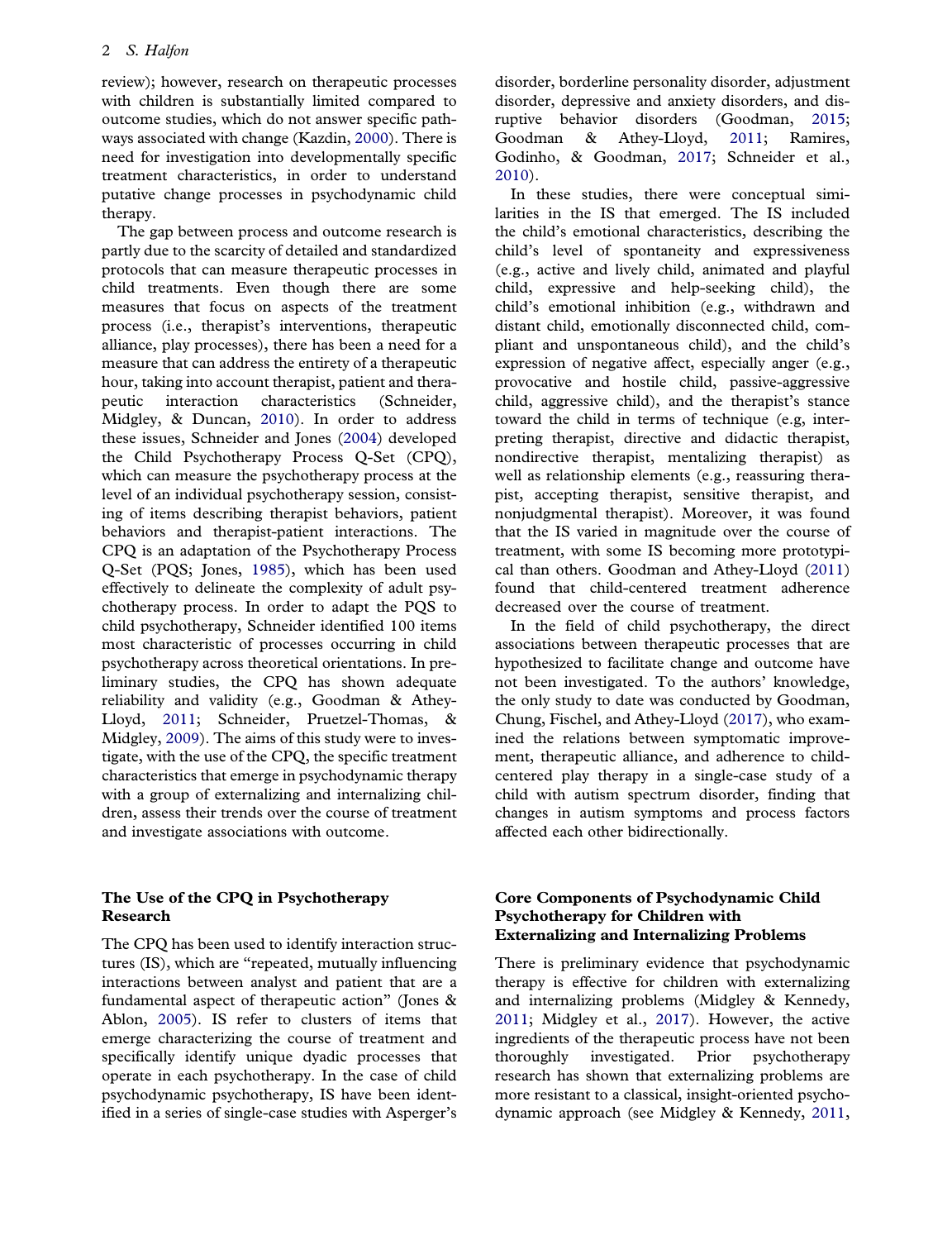<span id="page-3-0"></span>for a review). Eresund [\(2007\)](#page-15-0) indicated that supportive interventions were more effective with these children in psychoanalytic therapies, which involve the encouragement and facilitation of children's expressions of feelings and the gradual focus on awareness of intentions and behaviors. Hoffman, Rice, and Prout ([2016](#page-15-0)) created a manualized psychodynamic treatment for children with externalizing disorders specifically directed toward enhancing children's emotion regulation strategies via addressing the children's negative emotions. Kernberg and Chazan ([1991\)](#page-15-0), using an ego psychology and object relations perspective in their treatment model, also emphasized the importance of helping children regulate their aggression and express their feelings in a way that is both communicative and safe. Halfon and Bulut [\(2017\)](#page-15-0) have found significant gains in affect regulation in psychodynamic play therapy with behavioral problems.

For internalizing disorders, Muratori, Picchi, Bruni, Patarnello, and Romagnoli ([2003](#page-16-0)) found that psychodynamic treatments that focus on the child's representations in relation to self and others, especially within the attachment relationship, as well as giving words to feelings and their links with mental states, were associated with successful outcomes. They also found partial support that this sort of treatment was effective for externalizing disorders. Göttken, White, Klein, and von Klitzing ([2014\)](#page-15-0) created the Short-Term Psychoanalytic Child Therapy (PaCT) – an emotion-oriented playfocused treatment for internalizing disorders that aims to focus on conflictual self-other representations, where the child's feelings toward the therapist and the therapist's feelings toward the child are carefully monitored to create a joint understanding of the child's relational difficulties. Overall, these treatment models share in common the importance of working with underlying disruptive emotions and their modulated expression and representation in a safe therapeutic relationship.

In terms of pretreatment characteristics, Midgley and Kennedy ([2011](#page-15-0)) and Midgley et al. [\(2017\)](#page-15-0) found that younger children appeared to benefit more from psychodynamic therapy than older ones; however, there were other studies that suggested otherwise. Children with externalizing and more severe behavioral problems were more difficult to engage in treatment and responded more poorly than children with internalizing problems. Target and Fonagy ([1994\)](#page-16-0) found that for children with more serious emotional disturbance, the frequency of treatment was associated with better outcome. Moreover, children showed differences in the area of improvement, with some studies showing improvement in behavior problem levels, and others showing improvement in global functioning (e.g., Muratori et al., [2003\)](#page-16-0).

### Aims of the Study

The first aim of this study was to investigate the specific IS that emerge in psychodynamic therapy with a group of children with externalizing and internalizing problems. The second aim was to assess the trends of IS over the course of treatment. Finally, the third aim was to investigate associations between IS and outcome. For this purpose, sessions from different phases of treatment (early, middle and late phases) were rated using the CPQ to extract IS. Given that very few studies investigated the process of psychodynamic psychotherapy with this population using the CPQ, we set forth exploratory research questions and hypotheses based on prior literature. We sought to answer three research questions and to test related hypotheses:

- 1. First, we investigated the nature of the psychotherapy process in our data set:
	- a. Prior research in child psychotherapy has shown that the CPQ is able to distinguish between psychodynamic therapy process (PDT; Goodman, Midgley, & Schneider, [2016\)](#page-15-0). Therefore, we expected to find an IS reflecting PDT process.
- b. Research has also shown that psychodynamic treatments that enhance children's affective expression and toleration of negative affect are associated with successful outcome. Moreover, prior research using the CPQ found IS that described the children's emotional characteristics (see Ramires et al., [2017](#page-16-0) for a review). Therefore, we expected an IS associated with children's emotional characteristics, vis-a-vis emotional expressiveness, emotional inhibition, and the child's expression of negative affect, especially anger.
- 2. The second research question investigated whether there would be a change in the IS over the course of treatment. Literature has shown that that many IS changed over time in that some became more characteristic, whereas others became less characteristic. Using multilevel growth curve modeling, we tested linear growth models for each IS.
- 3. The final research question aimed to identify IS predicting outcome. The multilevel growth model defines two basic parameters of IS evolution: (a) intercept, representing the average IS level (b) linear slope, describing the positive or negative linear trend of IS. We expected that the IS intercept, and the linear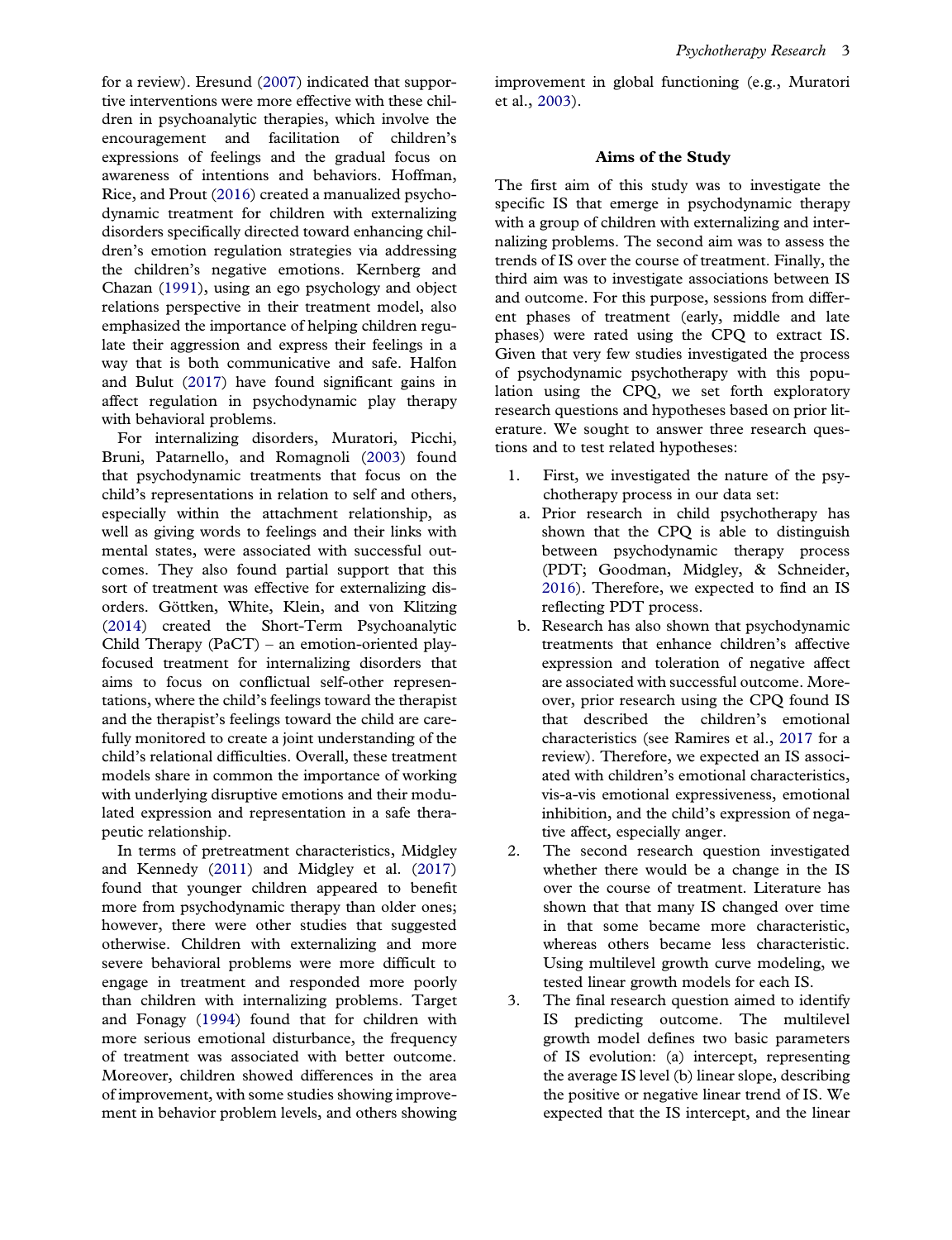### <span id="page-4-0"></span>4 S. Halfon

slope (in case we find significant growth in IS) would be significantly associated with outcome. Research showed differences in improvement depending on type of outcome measure, therefore we assessed outcome on two dimensions, as CBCL Total Behavior Problems and global functioning [CGAS score]. Research has also shown that children respond to psychodynamic treatment differently depending on their age and symptom severity. Moreover, given that the type of problem affects the children's outcomes at the end of psychodynamic treatment, we investigated whether the changes in outcome were differentially associated with CBCL Internalizing, Externalizing and comorbid (both Internalizing and Externalizing characteristics) category memberships, age and gender. In case of significant associations, we further assessed whether there was an interaction between IS, demographic characteristics, and problem type.

### Method

### **Participants**

Patient characteristics. The source of data used for this study comes from the Istanbul Bilgi University Psychotherapy Research Laboratory, which provides low-cost outpatient psychodynamic psychotherapy. Referrals were made by parents themselves or by mental health, medical, and child welfare professionals. The parents and the children were screened by a licensed clinical psychologist in order to determine whether the patients fit the study protocol inclusion criteria: ages 4–10 years old, no psychotic symptoms, no significant developmental delays, no significant risk of suicide attempts, and no drug abuse. A group of 84 consecutively admitted patients<sup>[1](#page-14-0)</sup> from Fall 2014 to Spring 2016 who met inclusion criteria were approached for data collection purposes. Of these 84 patients, 59 consented to research and video recording of sessions. The patients and their parents were extensively informed before commencing therapy about research procedures, and parents provided written informed consent, with the children providing oral assent concerning use of their data, including questionnaires, videotapes and transcripts of sessions for research purposes. This research was approved by the Istanbul Bilgi University Ethics Committee.

Out of the 59 patients, 7 dropped out of treatment before or during the assessment. The final sample included 52 patients. All the children were born in Turkey and came from relatively homogeneous urban neighborhoods and belonged to low to middle socioeconomic status (SES): 25% of the children were 4–5 years old, 27% were 6–7 years old, and 48% were 8–10 years old, with an equal ratio of males to females. They were referred most frequently due to problems such as rule-breaking and aggressive acts (42%), followed by anxiety and depressive complaints (38%), and finally social problems (20%). A series of standardized outcome measures filled out by parents and treating clinicians were used in order to assess problem areas at pre and posttreatment (see [Table I](#page-5-0)).

The sample was relatively homogeneous in terms of problem levels, and 78% of children were at "clinical" levels of functioning (mean Total Problems Tscore =  $63.69$ , SD =  $8.61$ ) on the Child Behavior Checklist (CBCL; Achenbach, [1991\)](#page-15-0) where Tscores over 60 indicate clinical functioning. In order to evaluate treatment changes, we conducted a Repeated Measures Multivariate Analysis of Variance (MANOVA). These results are also displayed in [Table I.](#page-5-0) Children showed significant changes on CBCL Total Problems with a medium effect size and in global functioning on Children's Global Assessment Scale with a small effect size (CGAS; Schaffer et al., [1983](#page-16-0)).

Therapists. The therapists were 22 clinical psychology master's-level clinicians who were all female, with ages ranging from 23 to 27. Each therapist was extensively educated in the theoretical background of psychodynamic play therapy with mentalization principles (e.g., Verheugt-Pleiter, Zevalkink, & Schmeets, [2008\)](#page-16-0). All therapists had the same experience level (one to two years of supervised psychotherapy experience). On average, therapists treated three patients (range: 1–5). Each therapist received a minimum of four hours of supervision per week (i.e.; one hour of individual and three hours of group supervision) by licensed psychodynamic supervisors with at least 10 years of experience.

Treatment. The standard treatment applied at Bilgi University Psychological Counseling Center is psychodynamic play therapy informed with mentalization principles (Verheugt-Pleiter et al., [2008\)](#page-16-0). Cases were assigned to therapists on the basis of therapists' availability. The treatment process includes a standard assessment phase in the first session where a clinical interview is conducted in order to learn about the history of the presenting problem, the child's developmental history; and family background. At the end of this session, the parents fill out the relevant symptom assessment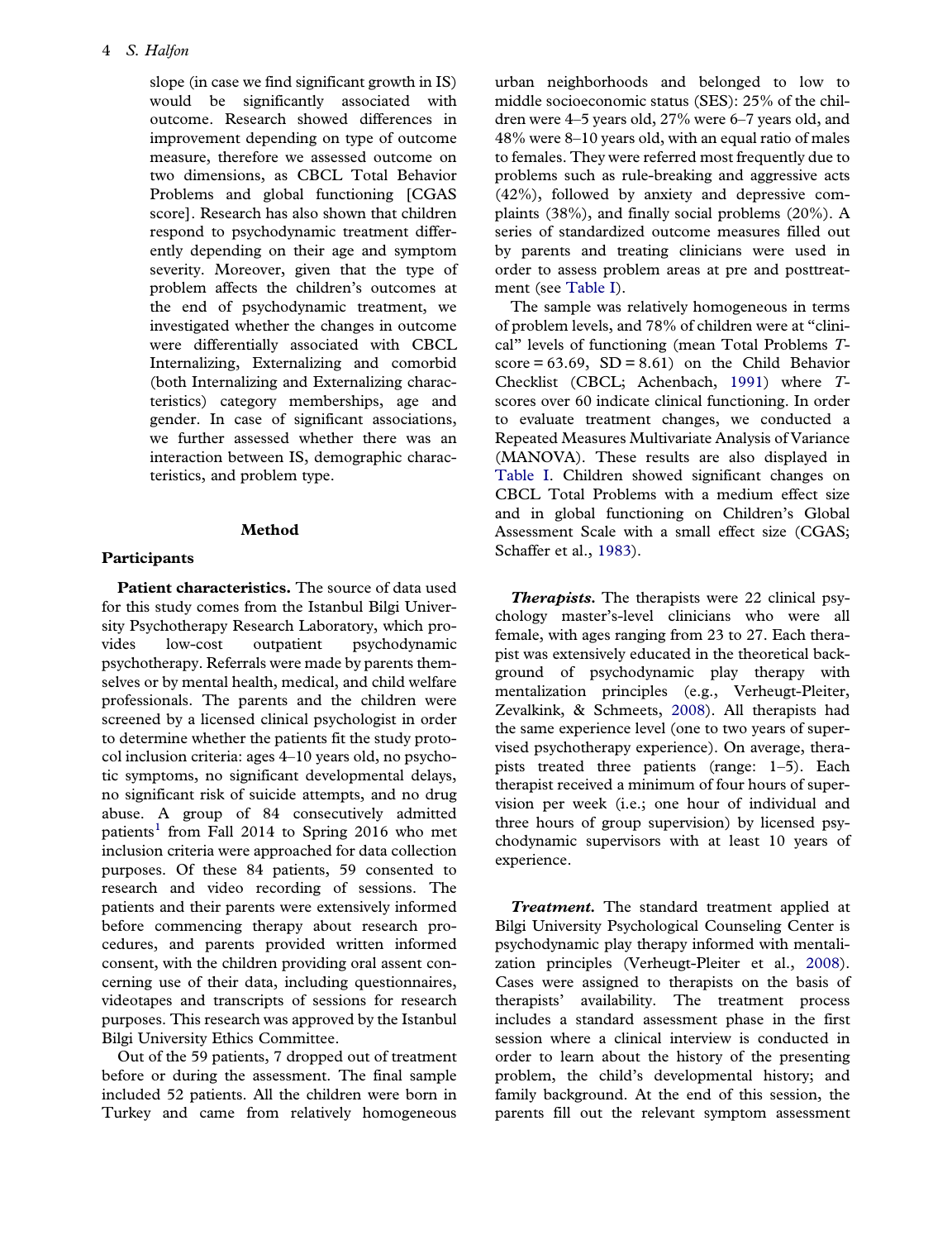<span id="page-5-0"></span>

|                                                                                                                                                                                                                 |                 |        |                          |        |                            | Post-      |                        |        |                          |        |                                   |    |                  |
|-----------------------------------------------------------------------------------------------------------------------------------------------------------------------------------------------------------------|-----------------|--------|--------------------------|--------|----------------------------|------------|------------------------|--------|--------------------------|--------|-----------------------------------|----|------------------|
|                                                                                                                                                                                                                 |                 |        |                          |        |                            | treatment  |                        |        |                          |        |                                   |    |                  |
|                                                                                                                                                                                                                 | Pre-treatment   |        | Previous pre-            |        |                            | scores     |                        |        | Previous                 |        |                                   |    |                  |
|                                                                                                                                                                                                                 | scores          |        | treatment                |        | Previous pre-              | (current   |                        |        | post-treatment           |        | Previous post-                    |    | Change in        |
|                                                                                                                                                                                                                 | (current study) |        | mean scores <sup>"</sup> |        | treatment SDs <sup>a</sup> | study)     |                        |        | mean scores <sup>a</sup> |        | treatment SDs <sup>a</sup>        |    | current study    |
| <b>Jutcome Scales</b>                                                                                                                                                                                           | e               | Median | Range                    | Median | Range                      |            | $\overline{\text{SD}}$ | Median | Range                    | Median | Range                             | L. | Partial $\eta^2$ |
| CBCL Total Problems 63.69 8.61 63.56 60.81-68.00 10.06 8.44-18.61                                                                                                                                               |                 |        |                          |        |                            | 53.08 9.58 |                        | 54.58  | 51.04-60.57              | 12.27  | $9.92 - 18.88$ 90.9 <sup>**</sup> |    | 0.64             |
| CGAS                                                                                                                                                                                                            | 62.90 10.08     | 55.2   | 46.20-66.19              |        | $7.94$ 1.39-9.21           | 73.88      | 8.60                   | 69.56  | $61.2 - 75.34$           | 8.81   | $1.64 - 10.57$ 15.19**            |    | 0.23             |
| The means and standard deviations are from previous studies using CBCI, and/or CGAS as their outcome scales.<br>$N_0 t \geq 0.91$ , CBCL = Child behavior checklist; CGAS = children's global assessment scale. |                 |        |                          |        |                            |            |                        |        |                          |        |                                   |    |                  |
|                                                                                                                                                                                                                 |                 |        |                          |        |                            |            |                        |        |                          |        |                                   |    |                  |

ªThe means and standard deviations are from previous studies using CBCL and/or CGAS as their outcome scales.

Psychotherapy Research 5

measures. In the second session, the therapist meets with the child and tells him/her that he/she is free to play with any toys and notes the rule of safety. After this session, the therapist presents a clinical formulation and a treatment plan. The standard treatment plan at the clinic involves weekly therapy sessions of 50 minutes with the child, along with once monthly parent sessions. The treatments are open-ended in length, which is determined based on progress toward goals, life changes and patients ' families ' decisions. On average patients receive 40 sessions over a 10 month period. The treatment lengths varied among the children in the current study, with a mean of 37 sessions  $(SD = 20.62, \text{ min} = 20,$  $max = 56$ ).

Even though the treatments are not manualized, the supervisors and therapists follow similar procedures for each case, and treatment adherence is checked in supervision sessions using therapist reports, videotapes and audiotapes. The core treatment principles can be summarized under five headings: (1) The therapist draws attention to the play process by listening actively and inviting the child to communicate in play, encouraging the child to express and reflect on his/her perceptions, feelings and thoughts. (2) The therapist clearly identifies the boundaries of the play situation where disruptive and potentially harmful actions are differentiated from symbolic aggression with a mentalizing stance. For example, when the child starts to actually harm the toys, the intentions and feelings behind this behavior are verbalized with the aim of helping the child regulate disruptive affect. (3) The therapist mentalizes the play context by asking questions about the play setting, temporal ordering, and the details of the characters, their thoughts, feelings and behaviors in terms of mental states. (4) The therapist cautiously interprets the play context with a wondering stance to help the child see the links between conflicting needs and emotions about self and others that find reflection in play behaviors and in the therapeutic relationship, with the purpose of bringing feelings, attitudes, assumptions and beliefs into consciousness. (5) The therapist identifies specific play content that has been repetitive in treatment and suggests possible links with what the child could be feeling, thinking or experiencing in real life as a way of helping the child express and explore mental states regarding difficult life experiences using his/her play as a starting point. Parallel parental work takes place once a month with the main goal of helping the parent to think about the child 's mind, underscoring links between behavior and mental states, and noting the relations between the parent 's and child 's mental states.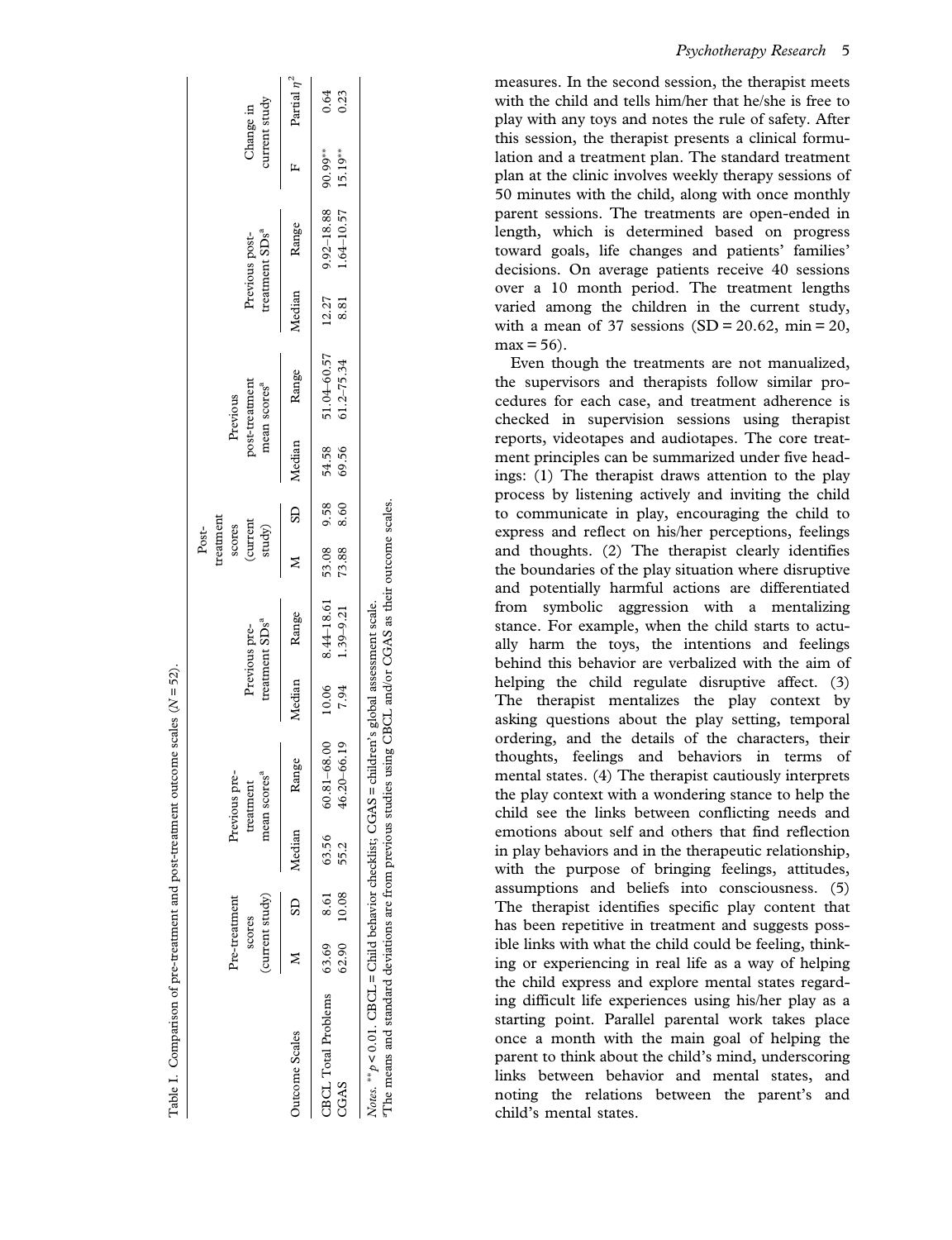<span id="page-6-0"></span>Outcome measures. The Child Behavior Checklist (CBCL; Achenbach, [1991\)](#page-15-0) is a widely used method of identifying problematic behaviors in children with two separate versions for ages 1.5–5 and 6–18. The CBCL asks the parents to indicate how true a series of 112 problem behavior items are for their child in the past two months on a 3 point scale  $(0 = "not true", 1 = "sometimes true", and 2 = "very"$ true or often true") including questions such as "my child can't get his/her mind off certain thoughts; obsessions", "my child can't sit still, is restless or hyperactive", or "my child cries a lot". Outcomes can be determined for significant problems for Internalizing (e.g., depression, anxiety), Externalizing (e.g., aggression, violence) or Total Problems. This scale has high levels of internal consistency (CBCL 1.5–5 and 6–18:  $\alpha$  = 0.97) and one-week test–retest reliability (CBCL 1.5-5:  $r = 0.90$ ; CBCL 6-18:  $r =$ 0.94; Achenbach & Rescorla, [2000](#page-15-0)). The scale has been adapted to Turkish with good internal consistency for Total Problems ( $\alpha$  = 0. 88) and one-week test-retest reliability  $(r=0.84)$  (Erol, Arslan, & Akçakın, [1995\)](#page-15-0). In the current study, the Total Problems scale of the CBCL 6–18 and CBCL 1.5–5 was used, which had alphas of 0.94 and 0.82, and test-retest reliabilities of 0.90 and 0.88, respectively.

Therapist measures. The Children's Global Assessment Scale (CGAS; Schaffer et al., [1983](#page-16-0)) is a numeric scale (from 1 to 100) used by mental health clinicians to rate the global functioning of children under the age of 18 on a scale of 0 to 100. For example, 90–81 range is scored when there is "good functioning in all areas; security in family, school, and with peers with only transient difficulties and everyday worries"; 50–41, when there is "moderate degree of interference in functioning in most social areas or severe impairment of functioning in one area (e.g., suicidal preoccupations and ruminations, school refusal, frequent anxiety attacks, poor social skills, frequent episodes of aggressive behavior)"; and 20–11, when there is "need for considerable supervision to prevent hurting others or self or to maintain personal hygiene or gross impairment in all forms of communication". The scale has shown moderate interrater reliability ( $\alpha$  = 0.73), good stability over time  $(r = 0.85)$  (Schaffer et al., [1983\)](#page-16-0).

### Process measures

The child psychotherapy process Q-sort (CPQ). The Child Psychotherapy Process Q-Sort (CPQ; Schneider & Jones, [2004\)](#page-16-0) is used to analyze the psychotherapeutic process among 3- to 13-yearolds. This instrument consists of 100 items, containing statements that describe a relevant feature of the

treatment process corresponding to (a) the child's attitudes (e.g., feelings, behaviors, or experience (e.g., "Child expresses negative feelings (e.g., criticism, hostility) toward therapist [vs. expresses approval or admiration]"); (b) the therapist's actions and attitudes (e.g., "Therapist comments on the child's nonverbal behavior (body posture, gestures"); and (c) the nature of the patient-therapist interaction (e.g., "Therapist and child demonstrate a shared vocabulary or understanding when referring to events or feelings"). After watching a videotape of a therapy session, the raters Q-sort the 100 items into nine piles in a forced-choice procedure ranging from most uncharacteristic (pile 1) to most characteristic (pile 9). A fixed number of items must be placed in each category resulting in a normal distribution, such that 5 cards are placed in the most characteristic pile (pile 9), 8 cards into pile 8, 12 cards into pile 7, 16 cards into pile 6, 18 cards into pile 5, representing the neither characteristic or characteristic pile, towards the most uncharacteristic pile (pile 1) following the same distribution.

The CPQ's reliability and validity have been demonstrated in various ways. Previous studies presented strong interrater agreement on the coding of CPQ items (e.g., Goodman & Athey-Lloyd, [2011\)](#page-15-0). Discriminant validity was demonstrated between two sets of PDT and CBT sessions (Schneider et al., [2009\)](#page-16-0). The CPQ distinguished between the treatments of two different patients with the same therapist (Schneider et al., [2009](#page-16-0)) and the treatments of two different therapists with the same patient (Goodman, [2015](#page-15-0); Goodman & Athey-Lloyd, [2011\)](#page-15-0). The coders in this study consisted of 10 trained research assistants by the second author. They were not associated with the treating clinicians or the cases, and were blind to the purposes of the study. They Q-sorted practice videos until their intraclass correlations (ICC) reached a benchmark of 0.70. Afterwards, pairs of coders independently coded the sessions and reached satisfactory ICCs varying between 0.71 and 0.91 ( $M = 0.82$ , SD = 0.06). The two sets of independent ratings were then composited by taking their average.

Procedures. All outcome measures (CBCL and CGAS) were administered during intake and after the final session. All psychotherapy sessions were videotaped and transcribed. Videotapes and transcripts of sessions were arranged in random order, and entire sessions were watched and rated by judges independently. For CPQ ratings, one session randomly chosen from sessions 1–10, 11–20, 21– 30, 31–40 and 41–50 was rated, and sessions from the later phases of treatment were added when available, for a total of 192 rated sessions.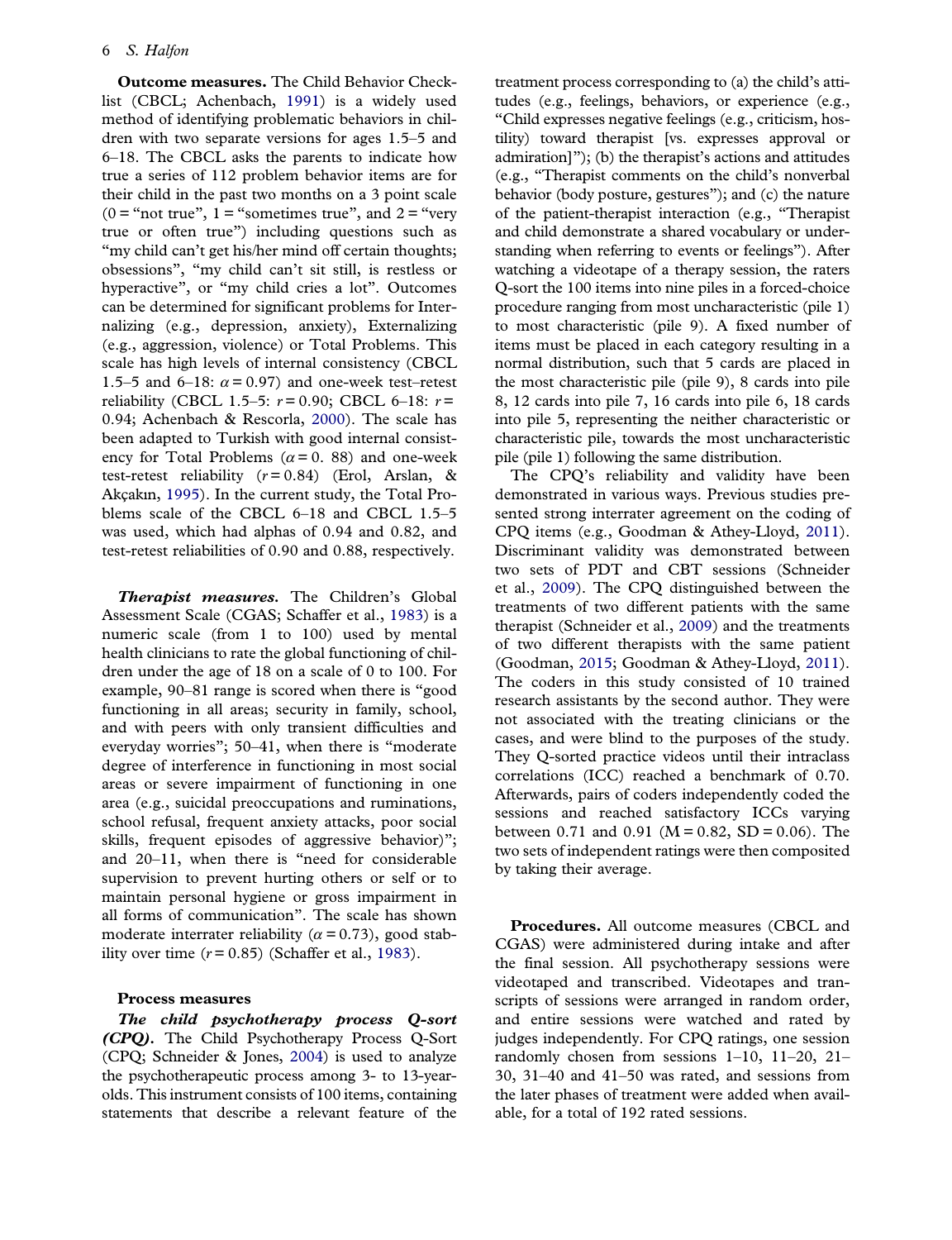<span id="page-7-0"></span>Data analytic strategy. Two methods were used to analyze the CPQ process data. To answer the first research question (1a and 1b), a component analysis of the CPQ ratings of 52 randomly selected psychotherapy sessions (only one session representing each patient in order to have independent observations) was conducted to extract the clusters of items (IS) that accounted for the most variance in the treatment process.

To answer the second research question, all 192 psychotherapy sessions from the 52 children enrolled in this study (please see procedures for session selection criteria) were rated using the CPQ (i.e., 140 additional CPQ ratings). We used multilevel growth modeling (MLM) to assess whether there was linear growth in the IS. In order to account for demographic and pre-treatment characteristics, we also included CBCL category memberships (Internalizing-only, Externalizing-only and the comorbid Externalizing/ Internalizing groups), children's gender and age as level-2 predictors in the multilevel model. The membership categories were dummy coded such that a code of 1 was assigned to the Externalizing-only group if the child had a T-score of 60 or higher on the CBCL Externalizing scale but not the Internalizing scale; to the Internalizing-only group if the child had a T-score of 60 or higher on the CBCL Internalizing scale but not the Externalizing scale; and to the comorbid Externalizing/Internalizing group if the child has a T-score of 60 or higher on both the CBCL Externalizing and the Internalizing scale, and a code of 0 was assigned if the child's T-score was below 60 on Internalizing and Externalizing scales.

In order to investigate the third research question, we derived latent intercept (representing the average level of IS over the course of treatment) and linear slope (representing the growth rate of IS over the course of treatment) values of IS per each child. These linear growth rates were included in the model only if we found significant growth in IS after answering the second research question. Afterwards, in order to assess the third research question, we conducted multiple regression analyses with the IS intercept scores attained via MLM, CBCL category memberships, age and gender as predictors and CBCL Total Problems and CGAS as the dependent variables. Follow-up exploratory interaction analyses were conducted in case of significant main effects. Continuing with the third research question, in order to get a reliable score of clinically significant change on the CBCL Total problems and CGAS measures, we calculated Reliable Change Index scores (RCI; Jacobson & Truax, [1991\)](#page-15-0), which measures the amount of change between pre and post treatment while accounting for the measurement error of the instrument. Prior to the calculation of RCI, to address concerns of pre treatment score regression to the mean, each of the pre treatment scores was adjusted to attenuate any regression effects using the formula below (Speer, [1992\)](#page-16-0): Adjusted baseline score =  $[r_{xx} (X - M)] + M$  where  $r_{xx}$  is the test-retest reliability of the assessment measure, X is the individual pre treatment score of a patient, and M is the mean score for all patients' pre treatment scores. These adjusted baseline scores were then used to calculate the adjusted RCI:

Adjusted  $RCI = Adjusted baseline score - Post$ treatment score / Standard error of measurement.

### Results

### Extracting IS

In order to investigate the first research question, a principal components analysis with varimax rotation resulted in four IS that accounted for 33% of the shared variance. Factor scales were created using items that loaded above 0.40 (see [Table II\)](#page-8-0).

IS 1 accounted for 10% of the variance ( $\alpha$  = 0.86) and was labeled Therapeutic Alliance. Positiveloading items include therapeutic tasks referring to the child's understanding of his/her internal problems and achieving new insight, and therapist's interventions that emphasize the meaning of others' behaviors as well as the impact of self on others. Items with a negative loading suggest a negative bond between the patient and the therapist, where patient expresses negative affect toward the therapist, ignores his/her comments, and is unwilling to work on his/her problems. IS 2, labeled Children's Emotion Expression, accounted for 10% of the variance ( $\alpha$  = 0.88). Items loading positively on this IS describe the child's spontaneous affective communication and expression of positive (curiosity, excitement) as well as negative (anger, aggression) affect. Items with a negative loading capture the child's depressed affect, anxiety as well as emotional inhibition. The third IS, labeled Child-Centered Technique, accounted for 7% of the shared variance ( $\alpha$  = 0.72). Items loading positively on this IS describe the therapist's sensitivity to the child's feelings and developmental needs in the therapeutic interaction as well as encouragement of expression of internal states and feelings. Items loading negatively include the therapist's focus on cognitive distortions, homework as well as the therapist's lack of neutrality and acceptance of the patient. The final IS, named Psychodynamic Technique, accounted for 6% of the shared variance ( $\alpha$  = 0.79) and reflected psychodynamic interventions such as interpreting the child's warded-off unacceptable feelings, pointing out the use of defenses, interpreting the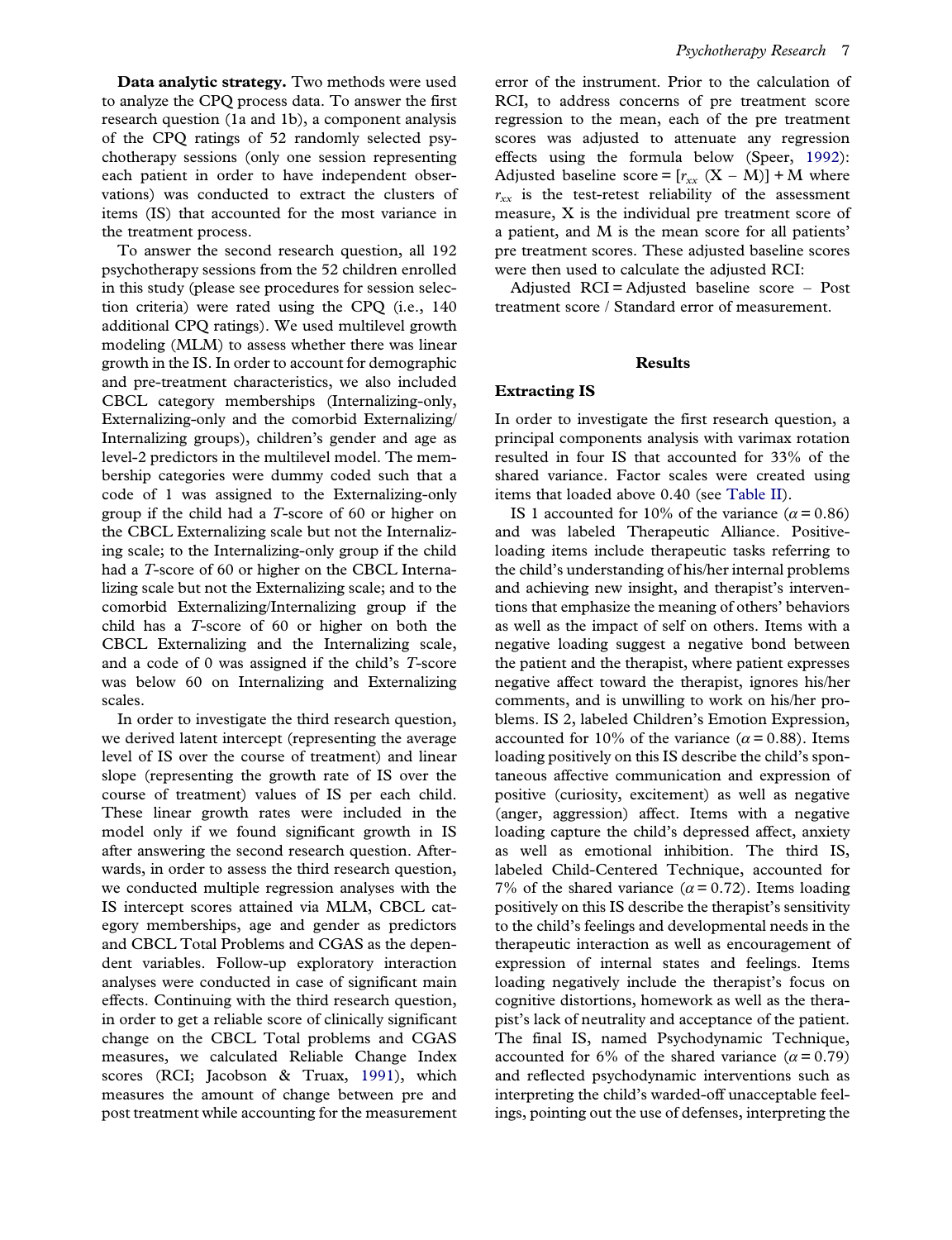<span id="page-8-0"></span>

|  | Table II. Four-factor solution and item loadings ( $N = 52$ ). |  |  |  |  |  |
|--|----------------------------------------------------------------|--|--|--|--|--|
|--|----------------------------------------------------------------|--|--|--|--|--|

| Q-item   | Loading      | Item definition                                                                                                   |
|----------|--------------|-------------------------------------------------------------------------------------------------------------------|
|          |              | IS 1: Therapeutic Alliance                                                                                        |
| 43       | 0.62         | Therapist suggests the meaning of the behavior of others                                                          |
| 33       | 0.58         | Child expresses feelings about needing someone or being close to someone                                          |
| 53       | 0.56         | Child conveys awareness of own internal difficulties                                                              |
| 29       | 0.56         | The quality of child's play is fluid, absorbed [vs. fragmented, sporadic]                                         |
| 54       | 0.52         | Child is clear and organized in verbal expression                                                                 |
| 63       | 0.50         | Child explores relationships with significant others                                                              |
| 32       | 0.47         | Child achieves a new understanding or insight                                                                     |
| 69       | 0.46         | Child's current or recent life situation is emphasized                                                            |
| 23       | 0.46         | Therapy session has a specific focus or theme                                                                     |
| 87       | 0.40         | Therapist informs child of the potential impact of his behavior on others                                         |
| 34       | $-0.40$      | Child blames others or external forces for difficulties                                                           |
| 5        | $-0.40$      | Child has difficulty understanding therapist's comments                                                           |
| 1        | $-0.43$      | Child expresses negative feelings toward therapist                                                                |
| 44       | $-0.53$      | Child feels wary or suspicious [vs. trusting and secure]                                                          |
| 58       | $-0.60$      | Child appears unwilling to examine thoughts, reactions, or motivations related to problems                        |
| 26       | $-0.65$      | Child is socially misattuned or inappropriate                                                                     |
| 41       | $-0.66$      | Child does not feel understood by the therapist<br>Child ignores or rejects therapist's comments and observations |
| 42       | $-0.67$      | IS 2: Children's Emotion Expression                                                                               |
| 72       | 0.73         | Child is active                                                                                                   |
| 13       | 0.73         | Child is animated or excited                                                                                      |
| 8        | 0.56         | Child is curious                                                                                                  |
| 84       | 0.48         | Child expresses anger or aggressive feelings                                                                      |
| 88       | 0.46         | Material of the hour is meaningful and relevant to child's conflicts                                              |
| 95       | $-0.45$      | Child's play lacks spontaneity                                                                                    |
| 7        | $-0.58$      | Child is anxious and tense [vs. calm and relaxed].                                                                |
| 61       | $-0.73$      | Child feels shy and embarrassed [vs. un-self-conscious and assured].                                              |
| 56       | $-0.73$      | Child is distant from his or her feelings                                                                         |
| 94       | $-0.73$      | Child feels sad or depressed [vs. cheerful and joyous].                                                           |
| 40       | $-0.82$      | Child communicates without affect                                                                                 |
|          |              | IS 3: Child-Centered Technique                                                                                    |
| 47       | 0.61         | When the interaction with the child is difficult, the therapist accommodates the child                            |
| 65       | 0.50         | Therapist clarifies, restates, or rephrases child's communication                                                 |
| 97       | 0.49         | Therapist emphasizes verbalization of internal states and affects                                                 |
| 6        | 0.47         | Therapist is sensitive to the child's feelings                                                                    |
| 38       | 0.47         | Therapist and child demonstrate a shared vocabulary or understanding when referring to events or feelings         |
| 77       | 0.43         | Therapist's interaction with child is sensitive to the child's level of development                               |
| 3        | 0.43         | Therapist's remarks are aimed at encouraging child's speech                                                       |
| 21       | $-0.40$      | Therapist self-discloses                                                                                          |
| 57       | $-0.41$      | Therapist attempts to modify distortions in child's beliefs                                                       |
| 18       | $-0.41$      | Therapist is judgmental and conveys lack of acceptance                                                            |
| 24       | $-0.50$      | Therapist's emotional conflicts intrude into the relationship                                                     |
| 48       | $-0.52$      | Therapist sets limits                                                                                             |
| 27       | $-0.58$      | There is a focus on helping the child plan behavior outside the session                                           |
|          |              | IS 4: Psychodynamic Technique                                                                                     |
| 46       | 0.65         | Therapist interprets the meaning of child's play                                                                  |
| 36<br>76 | 0.61         | Therapist points out child's use of defenses<br>Therapist makes links between child's feelings and experience     |
| 50       | 0.59<br>0.57 | Therapist draws attention to feelings regarded by the child as unacceptable (e.g., anger, envy, or excitement)    |
| 81       | 0.55         | Therapist emphasizes feelings to help child experience them more deeply                                           |
| 82       | 0.55         | Therapist helps child manage feelings                                                                             |
| 67       | 0.53         | Therapist interprets warded-off or unconscious wishes, feelings, or ideas                                         |
| 98       | 0.44         | Therapy relationship is discussed                                                                                 |
| 79       | 0.42         | Therapist comments on changes in child's mood or affect                                                           |
| 93       | 0.41         | Therapist is neutral                                                                                              |
| 28       | 0.40         | Therapist accurately perceives the therapeutic process                                                            |
| 62       | 0.40         | Therapist points out a recurrent theme in the child's experience or conduct                                       |
| 89       | $-0.55$      | Therapist acts to strengthen existing defenses                                                                    |
| 17       | $-0.62$      | Therapist actively exerts control over the interaction (e.g., structuring, introducing new topics)                |
| 37       | $-0.69$      | Therapist behaves in a didactic manner                                                                            |

Note. IS = Interaction structure.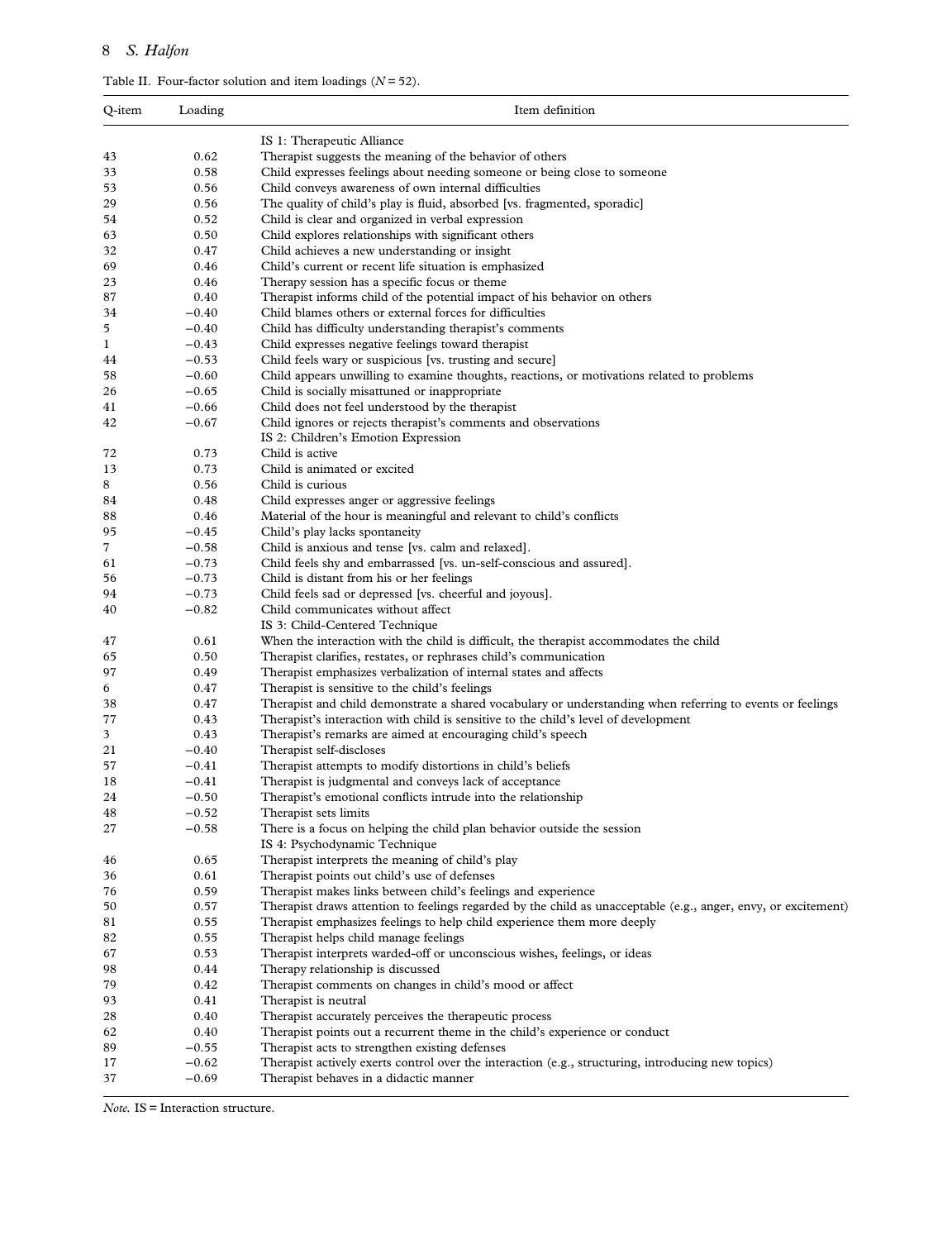<span id="page-9-0"></span>meaning of the child's play as well as emphasizing feelings and linking them to the child's experience. Items loading negatively on this factor describe the therapist's active control during the session and assuming an educative stance. The first research question was partially confirmed in that we found an IS associated with children's emotion expression and psychodynamic technique.

### Associations with outcome

Growth in IS. In our data psychotherapy sessions  $(N = 192)$  were nested within patients  $(N = 52)$  who were nested within therapists  $(N = 22)$ . Therefore, we used a multivariate multilevel modeling approach for all analyses using MLwin Version 3 (Rasbash, Steele, Browne, & Goldstein, [2017\)](#page-16-0) in order to assess the second research question. Since multiple patients were treated by the same therapists, we investigated the degree of interdependency due to the therapists in IS. We used two-level (sessions nested within patients) and three level (sessions nested within patients nested within therapists) "empty" multilevel linear models, where the IS were entered as dependent variables with no predictor variables. The therapist level ICCs were 0.08, ns., 0.09, ns., 0.06, ns., and 0.04, ns. for the IS respectively, which showed that therapists accounted for less than 1% of the variance, suggesting that the variance in IS is not attributable to differences between therapists. In contrast, the between patient ICCs were 0.45,  $p < 0.01$ , 0.40,  $p < 0.01$ , 0.17,  $p <$ 0.01, and 0.24,  $p < 0.01$ , accounting for 17 to 45% of the variance in the IS respectively, which suggest that a two-level model is appropriate, because not all variance is attributable to session-level variables.

Before running the model, a time variable was created to model the linear change IS over the course of treatment. Time was measured in terms of session numbers. We also controlled for fixed patient characteristics that are children's pre-treatment CBCL category memberships (Internalizingonly, Externalizing-only and the comorbid Externalizing/Internalizing groups), pre-treatment CGAS score, age, and gender adding them as level-2 predictors. All variables were grand mean centered. The means, standard deviations and inter-correlations of the variables in the study are presented in Table III. [Table IV](#page-10-0) represents the results of the full model.

After accounting for individual child characteristics, the main effect of time on Psychodynamic Technique (IS 4) indicated a significant linear growth indicating an increase in the use of these interventions over the course of treatment. However, there was no change in IS 1, 2 and 3 over the course of treatment (see [Table IV\)](#page-10-0). The second research question was partially confirmed in that we found significant growth in one of the IS.

In light of these findings, we followed two strategies. In order to assess the third research question, first, we calculated IS intercept scores, which were grand-mean centered, representing each child's average level of IS over the course of treatment. Because we observed significant growth in IS 4, we also calculated each child's individual rate of change (slope) in IS 4 over the course of treatment, in order to test whether the increase in the use of psychodynamic interventions was predictive of outcome.

Average IS (intercept) and outcome associations. In order to assess the third research question, we conducted two separate multiple regression analyses with the CBCL Total Problems RCI and CGAS RCI as the dependent variables, the average values (intercept) of four IS, children's CBCL category memberships (Internalizing-only, Externalizing-only and the comorbid Externalizing/ Internalizing), age, and gender as predictors.

The results of the regression with CBCL Total Problems RCI as dependent variable indicated that the predictors explained 44% of the variance ( $R^2$  = 0.44,  $F(9,42) = 3.69$ ,  $p < 0.01$ ), and IS 3, IS 4, and the comorbid category were significant predictors

Table III. Descriptive statistics and intercorrelations of measures.

| Variables              | M     | <b>SD</b> |                          | 2        | 3         | 4         | 5       | 6        | 7        | 8                        | 9                        | 10 |
|------------------------|-------|-----------|--------------------------|----------|-----------|-----------|---------|----------|----------|--------------------------|--------------------------|----|
| $(1)$ Gender           | 0.49  | 0.50      | $\overline{\phantom{m}}$ |          |           |           |         |          |          |                          |                          |    |
| $(2)$ Age              | 7.08  | 2.13      | $-0.05$                  | -        |           |           |         |          |          |                          |                          |    |
| (3) Internalizing-only | 0.23  | 0.42      | $-0.14$                  | $0.24**$ |           |           |         |          |          |                          |                          |    |
| (4) Externalizing-only | 0.15  | 0.36      | 0.11                     | $-0.14$  | $-0.23**$ |           |         |          |          |                          |                          |    |
| $(5)$ Comorbid         | 0.46  | 0.50      | $0.16*$                  | $-0.07$  | $-0.50**$ | $-0.39*$  |         |          |          |                          |                          |    |
| (6) CGAS               | 62.71 | 9.80      | 0.04                     | $0.29**$ | $0.24**$  | 0.08      | $-0.13$ |          |          |                          |                          |    |
| $(7)$ IS 1             | 5.46  | 0.85      | $-0.32**$                | $0.29**$ | $0.17*$   | $-0.21**$ | 0.03    | $0.29**$ |          |                          |                          |    |
| $(8)$ IS 2             | 6.06  | 1.25      | 0.03                     | $-0.17*$ | 0.03      | $0.18*$   | $-0.01$ | $-0.17*$ | $0.19**$ | $\overline{\phantom{m}}$ |                          |    |
| $(9)$ IS 3             | 6.41  | 0.53      | 0.02                     | 0.10     | 0.03      | 0.01      | $-0.01$ | 0.10     | 0.07     | $-0.13$                  | $\overline{\phantom{0}}$ |    |
| $(10)$ IS 4            | 5.98  | 0.74      | $-0.11$                  | $-0.14$  | 0.10      | 0.13      | $-0.04$ | $-0.14$  | $0.17*$  | 0.11                     | $0.22**$                 |    |

 $Notes. *p < 0.05; **p < 0.01$ . CGAS = Children's global assessment scale; IS = interaction structures.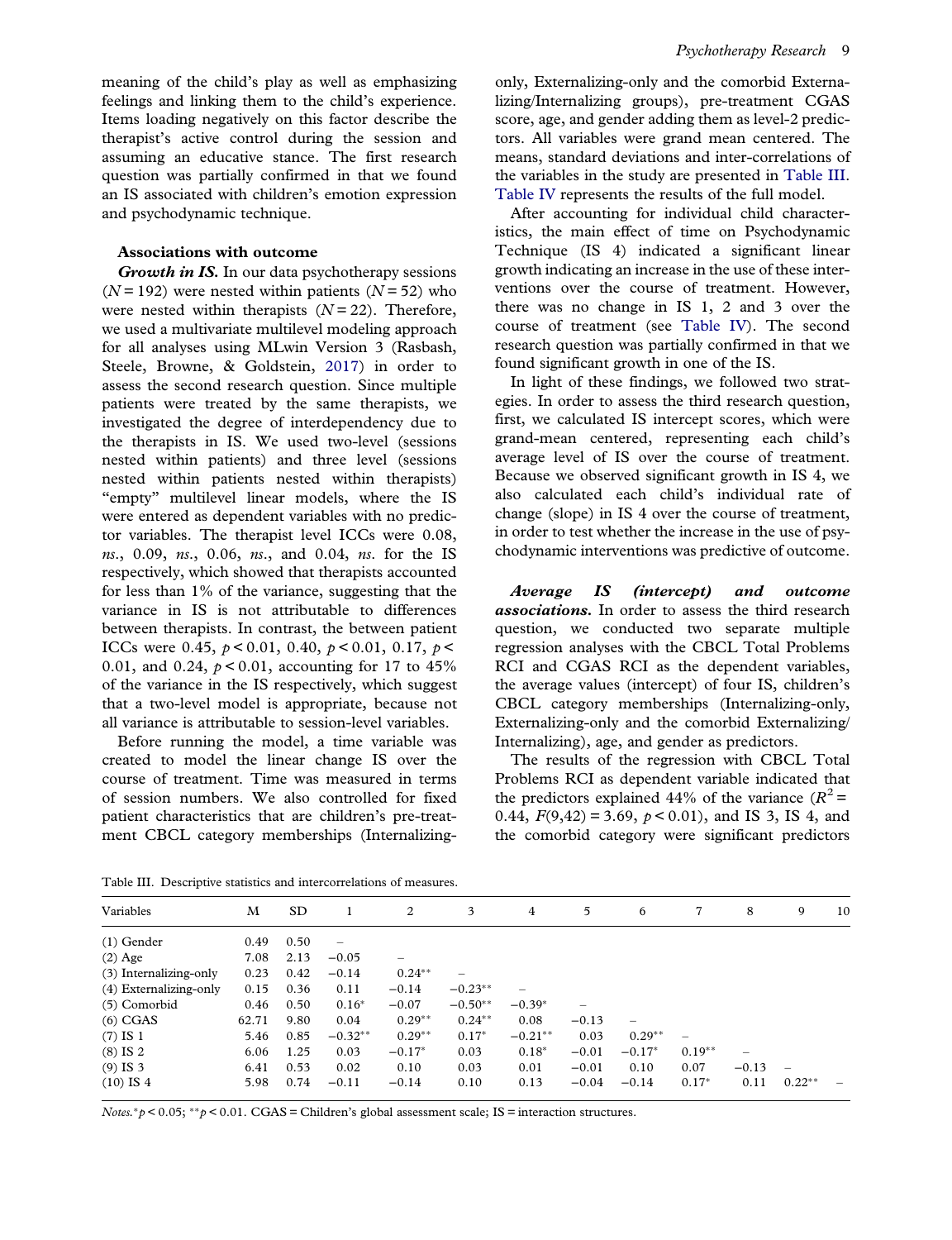<span id="page-10-0"></span>

|                                   |          | $\mathbf{z}$ |            |                                                    | 1S <sub>2</sub>                                                           |                                                                                  |                                                          | IS <sub>3</sub>                                     |                                                                                                                                |                                                                                         | 1S <sub>4</sub>                                     |                                                                                                                                                                                                                                                                                                                                                                          |
|-----------------------------------|----------|--------------|------------|----------------------------------------------------|---------------------------------------------------------------------------|----------------------------------------------------------------------------------|----------------------------------------------------------|-----------------------------------------------------|--------------------------------------------------------------------------------------------------------------------------------|-----------------------------------------------------------------------------------------|-----------------------------------------------------|--------------------------------------------------------------------------------------------------------------------------------------------------------------------------------------------------------------------------------------------------------------------------------------------------------------------------------------------------------------------------|
|                                   |          | SE           | t-Ratio    | $\beta$                                            | <b>SE</b>                                                                 | t-Ratio                                                                          | p                                                        | SE <sub></sub>                                      | t-Ratio                                                                                                                        | B                                                                                       | SE                                                  | t-Ratio                                                                                                                                                                                                                                                                                                                                                                  |
| Intercept $(\beta_{00})$          | 5.627    | 0.168        | 33.494**   |                                                    |                                                                           |                                                                                  |                                                          |                                                     |                                                                                                                                |                                                                                         |                                                     |                                                                                                                                                                                                                                                                                                                                                                          |
| Gender $(\beta_{01})$             | $-0.534$ | 0.136        | $-3.926**$ |                                                    |                                                                           |                                                                                  |                                                          |                                                     |                                                                                                                                |                                                                                         |                                                     |                                                                                                                                                                                                                                                                                                                                                                          |
| Age $(\beta_{02})$                | 0.067    | 0.033        | $2.030*$   |                                                    |                                                                           |                                                                                  |                                                          |                                                     |                                                                                                                                |                                                                                         |                                                     |                                                                                                                                                                                                                                                                                                                                                                          |
| internalizing-only $(\beta_{03})$ | 0.176    | 0.217        | 0.811      |                                                    |                                                                           |                                                                                  |                                                          |                                                     |                                                                                                                                |                                                                                         |                                                     |                                                                                                                                                                                                                                                                                                                                                                          |
| Externalizing-only $(\beta_{04})$ | $-0.243$ | 0.245        | $-0.992$   |                                                    |                                                                           |                                                                                  |                                                          |                                                     |                                                                                                                                |                                                                                         |                                                     |                                                                                                                                                                                                                                                                                                                                                                          |
| Comorbid $(\beta_{05})$           | 0.209    | 191          | 1.094      |                                                    |                                                                           |                                                                                  |                                                          |                                                     |                                                                                                                                |                                                                                         |                                                     |                                                                                                                                                                                                                                                                                                                                                                          |
| $CGAS(\beta_{06})$                | 0.021    | 1.007        | $3.00**$   | 5.513<br>0.031<br>0.724<br>0.504<br>0.007<br>0.007 | $0.297$<br>$0.243$<br>$0.058$<br>$0.383$<br>$0.336$<br>$0.013$<br>$0.006$ | $18.562$<br>$-0.128$<br>$-1.966$<br>$-1.890$<br>$-1.500$<br>$-1.500$<br>$-0.538$ | 6.392<br>0.00014<br>0.0017<br>0.0027<br>0.0000<br>0.0000 | 0.112<br>0.0900<br>0.022<br>0.144<br>0.127<br>0.005 | $\begin{array}{c} * \ * \ 0.100 \ 0.100 \ 0.636 \ 0.118 \ 0.100 \ 0.116 \ 0.100 \ 0.116 \ 0.130 \ 0.1400 \ 0.1400 \end{array}$ | $5.751$<br>$-0.220$<br>$-0.674$<br>$-0.674$<br>$0.509$<br>$0.500$<br>$0.011$<br>$0.009$ | 0.150<br>0.121<br>0.0234<br>0.170<br>0.000<br>0.000 | $\begin{array}{l} \mathbf{38.340}^{**} \\ \mathbf{39.340} \\ -1.818 \\ -1.551 \\ -2.551 \\ \text{A} \\ \mathbf{403} \\ \text{B} \\ \mathbf{52.340} \\ -1.818 \\ \text{B} \\ \mathbf{53.350}^{*} \\ \mathbf{63.350}^{*} \\ \mathbf{73.350}^{*} \\ \mathbf{88.350}^{*} \\ \mathbf{0.350}^{*} \\ \mathbf{0.350}^{*} \\ \mathbf{0.350}^{*} \\ \mathbf{0.350}^{*} \\ \mathbf$ |
| Time $(\beta_{10})$               | 0.004    | 0.004        | 00         |                                                    |                                                                           |                                                                                  |                                                          |                                                     |                                                                                                                                |                                                                                         |                                                     |                                                                                                                                                                                                                                                                                                                                                                          |

 $(\beta = -0.26, p < 0.05; \beta = 0.26, p < 0.05; \beta = 0.60, p <$ 0.05; respectively). The regression in prediction of CGAS RCI explained 35% of the variance  $(R^2 =$ 0.35,  $F(9,42) = 2.48$ ,  $p < 0.05$ ), and IS 4, and Externalizing-only were significant predictors  $(\beta = 0.29)$ ,  $p < 0.05$ ;  $\beta = -0.53$ ,  $p < 0.05$ ; respectively).

Based on the results of the initial models, we calculated four interaction terms between significant CBCL category memberships (Externalizing-only and comorbid groups), and significant IS (IS 3 and IS 4). Only the comorbid category, and the IS3 Externalizing-only interaction were significant predictors of CBCL Total Problems RCI ( $R^2 = 0.53$ ,  $F(13,38)$ )  $= 3.25, p < 0.05; \beta = 0.61, p < 0.05; \beta = 0.28,$  $p < 0.05$ , respectively). Externalizing-only was a significant predictor of CGAS RCI  $(R^2 = 0.41,$  $F(13,38) = 2.00, \ \beta = -0.53, \ \ p < 0.05$ . Because of the high number of predictors, the significant interaction was kept in the final models.

The results of the final models (see [Table V](#page-11-0)) indicated that IS 4, the comorbid category, and the interaction between IS 3 and the Externalizing-only group significantly and positively predicted, whereas IS 3 significantly and negatively predicted CBCL Total Problems RCI. Externalizing-only significantly and negatively predicted, and IS 4 significantly and positively predicted CGAS RCI. The interaction indicated that Externalizing-only children made more gains than others under high IS 3 (see [Figure 1\)](#page-11-0). Age and gender were not associated with CBCL RCI, however girls scored higher on CGAS RCI.

The third research question was partially confirmed in that we found that IS 3 and IS 4 significantly predicted outcome, however IS 1 and IS 2 were not uniquely related to outcome.

Change of rate of IS 4 and outcome associations. Resuming with the third research question, since we observed a significant linear growth in Psychodynamic Interventions (IS 4), we checked to see whether the growth in IS 4 (i.e., the individual slope of IS 4 per each child) was predictive of outcome, controlling for children 's age, gender and CBCL category memberships. The results of the regression with CBCL Total Problems RCI as dependent variable indicated that the predictors explained 39% of the variance  $(R^2 = 0.39, F(6, 45))$  $= 3.69, p < 0.05$ , however only the comorbid category was a significant predictor ( $\beta$  = 0.58,  $\rho$  < 0.05). The regression in prediction of CGAS RCI explained 26% of the variance  $(R^2 = 0.26, F(6.45))$  $= 2.44, p < 0.05$ , however only Externalizing-only was a significant predictor ( $\beta$  = 0.49,  $p$  < 0.05). The rate of change in IS 4 did not significantly predict either outcome.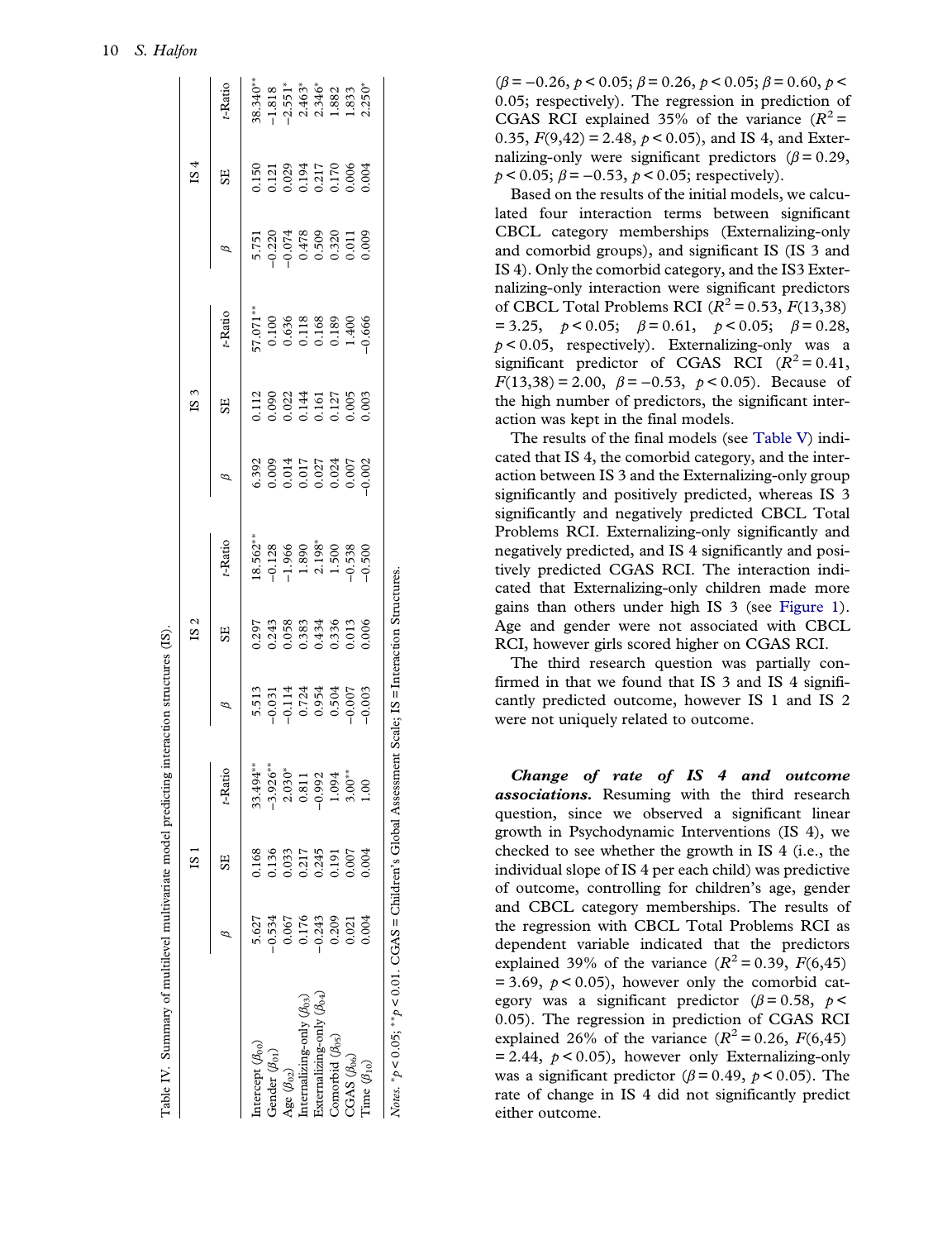<span id="page-11-0"></span>Table V. Summary of multiple regression analysis predicting CBCL total problems RCI and CGAS RCI ( $N = 52$ ).

|                         |         | CBCL Total Problems RCI |          |                  | <b>CGAS RCI</b> |          |
|-------------------------|---------|-------------------------|----------|------------------|-----------------|----------|
|                         | B       | SE                      | $\beta$  | $\boldsymbol{B}$ | SE              | $\beta$  |
| Age                     | 0.05    | 0.09                    | 0.07     | $-0.06$          | 0.07            | $-0.11$  |
| Gender                  | $-0.15$ | 0.38                    | $-0.05$  | $-0.75$          | 0.32            | $-0.32*$ |
| Internalizing-only      | 0.16    | 0.57                    | 0.04     | $-0.84$          | 0.47            | $-0.31$  |
| Externalizing-only      | $-0.14$ | 0.67                    | $-0.03$  | $-1.81$          | $-0.55$         | $-0.52*$ |
| Comorbid                | 1.95    | 0.51                    | $0.59**$ | $-0.83$          | 0.43            | $-0.35$  |
| IS <sub>1</sub>         | $-0.01$ | 0.87                    | $-0.00$  | $-0.62$          | 0.72            | $-0.12$  |
| IS <sub>2</sub>         | $-0.42$ | 0.35                    | $-0.14$  | $-0.18$          | 0.29            | $-0.08$  |
| IS <sub>3</sub>         | $-4.62$ | 1.69                    | $-0.35*$ | $-0.65$          | 1.40            | $-0.07$  |
| IS <sub>4</sub>         | 2.89    | 1.25                    | $0.29*$  | 2.10             | 1.03            | $0.29*$  |
| IS 3*Externalizing-only | 12.71   | 5.32                    | $0.29*$  | 1.30             | 4.40            | 0.04     |
| $R^2$                   |         | 0.51                    |          |                  | 0.35            |          |
| Model F                 |         | $4.26**$                |          |                  | $2.19*$         |          |

 $Notes.$  \* $p < 0.05$ , \*\* $p < 0.01$ . CBCL = child behavior checklist; CGAS = children's global assessment scale; RCI = reliable change index; IS = interaction structures.



Figure 1. Regression lines of IS 3 predicting CBCL RCI for nonexternalizing and externalizing-only groups. Notes. IS = interaction structures; RCI = reliable change index. Low category refers to 1 standard deviation below, and high category refers to 1 standard deviation above the mean of IS.

### Discussion

### IS Characterizing the Treatment

Our first research question concerned the nature of the treatment process in our data set. As expected, we found IS associated with Psychodynamic Technique (IS 4) and Children's Emotion Expression (IS 2). The other IS that emerged were named Therapeutic Alliance (IS 1), and Child-Centered Technique (IS 3). We have not observed any significant change in IS 1, 2 and 3, indicating that they are characteristic of the overall treatment, whereas there was significant growth in Psychodynamic Technique, indicating an increase in the use of these interventions.

The first IS, named Therapeutic Alliance, included CPQ items describing patient commitment to work in psychodynamic therapy (positive loadings on awareness of internal difficulties, achieving new understanding and insight, negative loadings on unwillingness to explore thoughts, reactions and motivations, blaming others for difficulties, ignoring therapist's comments), and CPQ items describing the quality of the therapeutic bond (negative loadings on child does not feel understood by the therapist, expresses negative feelings toward the therapist, is wary and suspicious). These items significantly correlated with therapeutic alliance, when associations were explored between the PQS and other alliance measures (Lingiardi, Colli, Gentile, & Tanzilli, [2011;](#page-15-0) Price & Jones, [1998\)](#page-16-0). Moreover, therapeutic alliance accounted for the highest variance in the data set. As Karver, Handelsman, Fields, and Bickman [\(2006\)](#page-15-0) noted, relationship variables account for a substantially higher percent of variance in youth treatments, above and beyond the variance accounted for by specific therapeutic techniques.

There are few factor analytic structures and little is known about the factor structure of alliance measures for youth psychotherapy. To our knowledge, only four studies have evaluated the factor structure of self-report alliance measures and all found support for a one-factor solution combining the bond (affective aspects of the alliance) and task (level of engagement in therapeutic activities) dimensions (DiGiuseppe, Linscott, & Jilton, [1996;](#page-15-0) Faw, Hogue, Johnson, Diamond, & Liddle, [2005](#page-15-0); Fjermestad et al., [2012;](#page-15-0) Hogue, Dauber, Stambaugh, Cecero, & Liddle, [2006](#page-15-0)). Moreover, the positive and negative alliance factors that emerge in adult literature cannot be reliably distinguished in child literature (Fjermestad et al., [2012\)](#page-15-0). Our findings also indicate a single factor with strong bond and task item correlations, suggesting that therapeutic alliance may be a unitary construct in youth psychotherapy. However, further research is needed to confirm that these different dimensions of alliance can be unified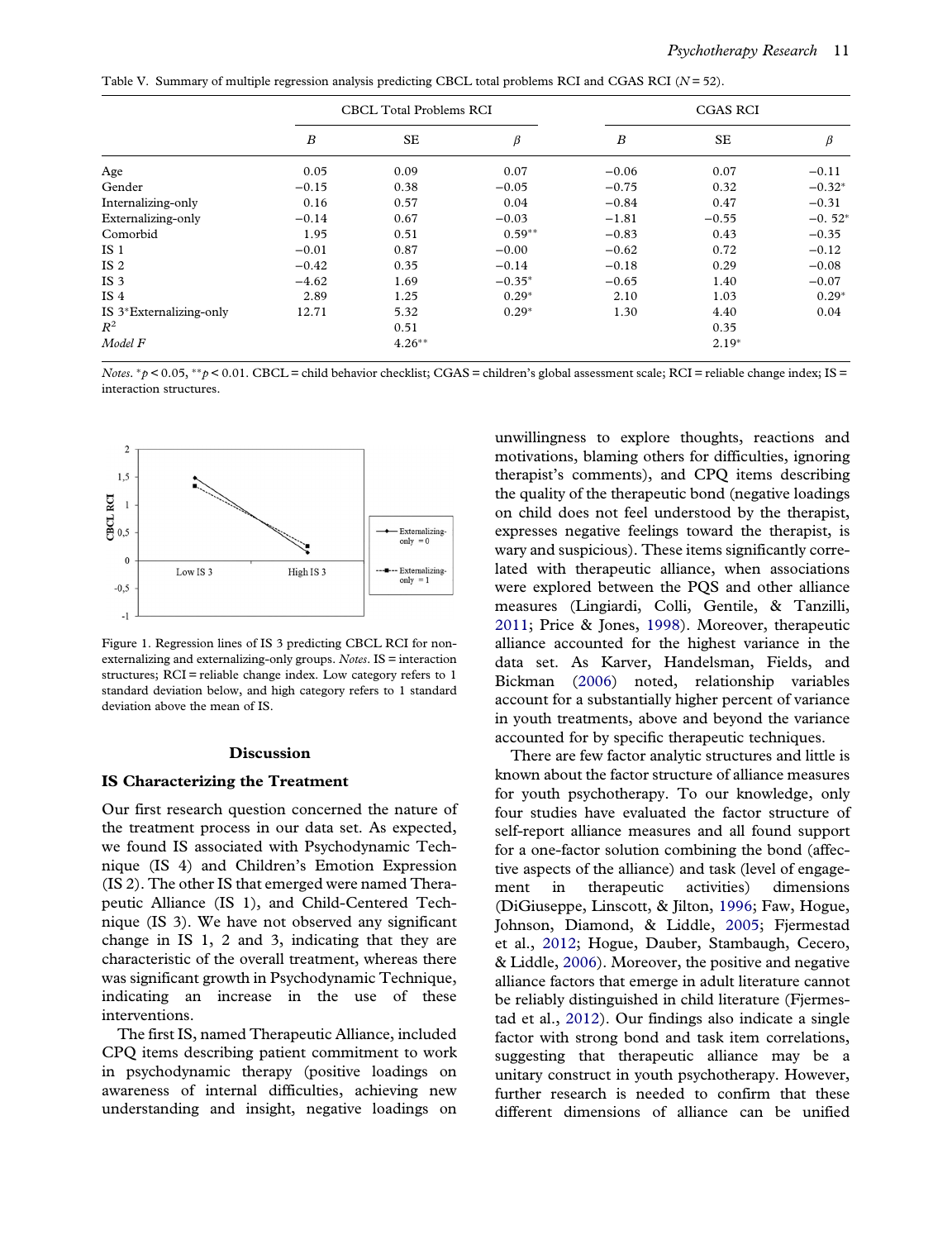<span id="page-12-0"></span>under one factor in child psychotherapy. Future research also needs to investigate associations between the CPQ Therapeutic Alliance factor using validated therapeutic alliance measures.

Shirk, Karver, and Brown ([2011](#page-16-0)) indicated that the therapeutic alliance can facilitate child involvement in therapy tasks. In our data set, specific therapeutic tasks regarding exploring the meaning of others' behaviors, informing the child of the potential impact of his/her behaviors on others, and the child's exploration of relationships with significant others also loaded on this factor. These items are related to adopting a mentalizing stance, where one reworks one's perspective of self and others in an attachment relationship (Gergely, Fonagy, Jurist, & Target, [2002\)](#page-15-0). In a secure therapy relationship, thinking about feelings and behaviors and understanding social causality might be experienced to be safe, perhaps for the first time. These therapeutic tasks are crucial for children with behavioral problems, who suffer from mentalization deficits (Sharp, [2008\)](#page-16-0). Even though causal associations cannot be derived from these results, it is possible that the therapeutic alliance provided a safe attachment context within which therapeutic tasks that enhance mentalization became possible. Future research can address the associations between mentalization-based techniques and the therapeutic alliance.

As expected, our data suggested a second IS, named Children's Emotion Expression, associated with children's spontaneous emotions (activity, excitement, curiosity) as well as expression of negative emotions, specifically anger. Contemporary psychodynamic therapies emphasize the importance of affectively involved treatments in bringing about enduring change. In two comparative reviews of psychotherapy approaches, Blagys and Hilsenroth [\(2000,](#page-15-0) [2002\)](#page-15-0) argued that an affective emphasis was a main characteristic of psychodynamic therapy and could reliably distinguish it from both CBT and interpersonal approaches. The child psychodynamic treatments for behavioral problems all emphasize the importance of emotion expression, and especially disruptive emotions such as anger, where intense affect is contained and reflected back in the therapeutic relationship (i.e., Eresund, [2007;](#page-15-0) Hoffman et al., [2016\)](#page-15-0). Adult psychodynamic psychotherapy research using the PQS found that processes aimed at bringing troublesome feelings to awareness, and facilitating expression of the patient's negative affect were all characteristic of psychodynamic treatments (Ablon, Levy, & Katzenstein, [2006](#page-15-0); Jones & Pulos, [1993\)](#page-15-0). Children's emotional characteristics also emerged as IS in prior studies using the CPQ in psychodynamic child psychotherapy (see Ramires et al., [2017](#page-16-0) for a review). Our findings also underscore the importance of emotion expression in psychodynamic child therapy.

The third IS in our data set, named Child-Centered Technique, included interventions where the therapist helped the child express himself or herself, staying attuned to the child and attending to the child's communication without explicit interpretations or modifications of the child's expressions (Axline, [1964](#page-15-0); Landreth, [2012\)](#page-15-0). Previous studies using the CPQ also found IS associated with nondirective techniques in psychodynamic therapy (Goodman & Athey-Lloyd, [2011;](#page-15-0) Ramires et al., [2017\)](#page-16-0). In addition, Goodman et al. [\(2016](#page-15-0)) found that PDT and CBT prototypes included six shared items that corresponded with characteristics of a client-centered Rogerian approach. They hypothesized that the core relational features of a client-centered approach that emphasize using unconditional positive regard, affective engagement, and close mirroring of the child's linguistic mannerisms may provide a conceptual unity across child treatment models. Eresund [\(2007\)](#page-15-0) and Kernberg and Chazan ([1991](#page-15-0)) stressed the importance of supportive elements alongside expressive ones in the treatment of children with externalizing disorders, who might be more resistant to interpretation-centered approaches in the initial stages of treatment, and similar findings were reported by Ramires et al. ([2017\)](#page-16-0).

The final IS, named Psychodynamic Technique, brought together therapist interventions that interpret the child's play and unconscious wishes, point out defenses, make links between the child's feelings and experience, and point out a recurrent theme in a neutral manner, which are among the most characteristic items of the PDT prototype (Goodman et al., [2016\)](#page-15-0). This finding provides preliminary support for the discriminant validity of the CPQ in empirically distinguishing the PDT process. At the same time, we have found that PDT can contain ingredients from other forms of therapy (i.e., Child-Centered Technique). The linear increase in psychodynamic interventions is also consistent with the treatment model prescribed for behavioral disorders, advising a gradual increase of interpretative methods (Eresund, [2007\)](#page-15-0).

### Associations between IS and Outcomes

The final research question aimed to identify IS predicting outcome. Psychodynamic Technique positively predicted clinically significant change on both CBCL Total Problems and CGAS, whereas Child-Centered Technique negatively predicted clinically significant change on CBCL Total Problems. The interaction indicated that the Externalizing-only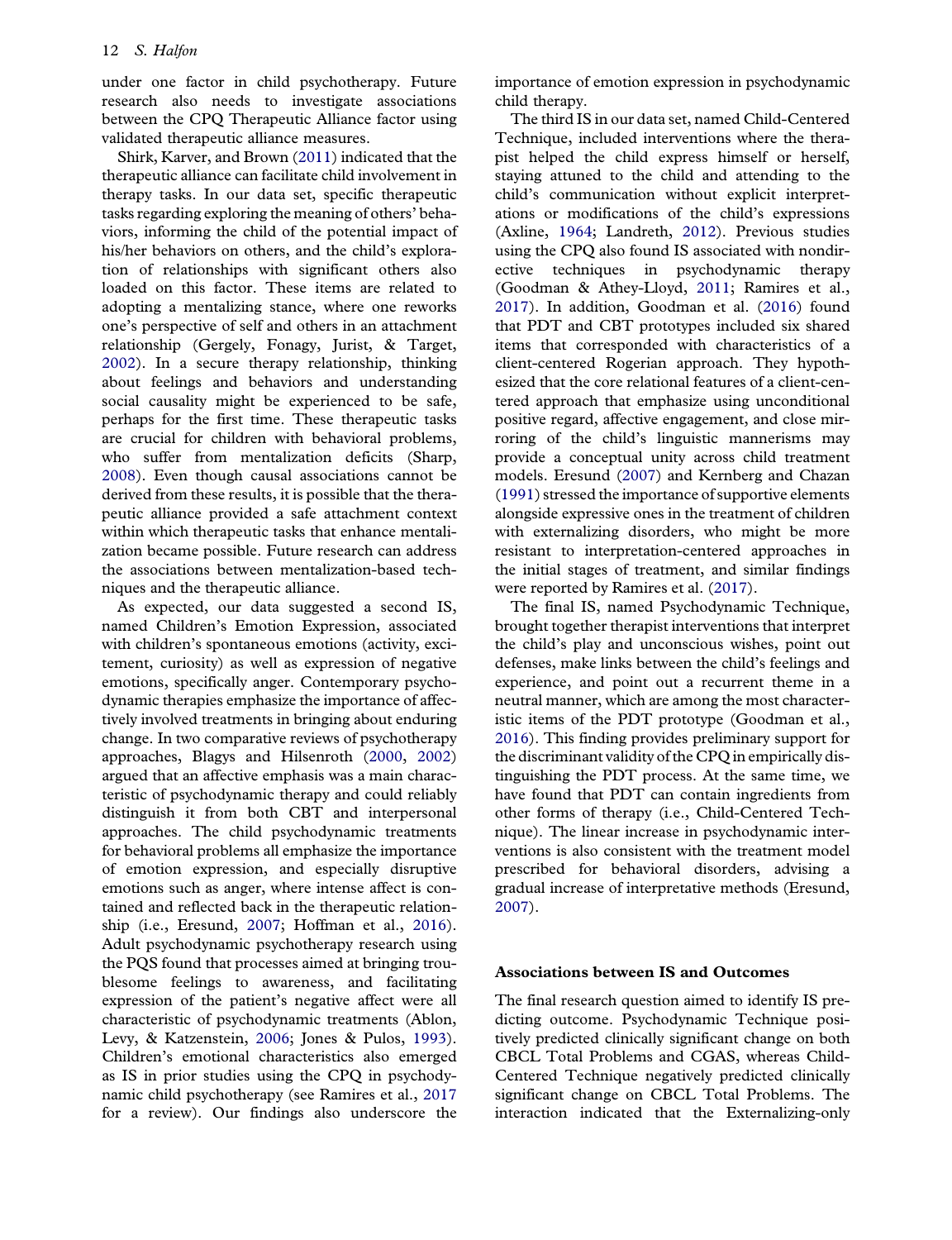<span id="page-13-0"></span>children, who scored higher on Child-Centered Technique made higher gains on CBCL Total Problems. Externalizing-only category membership negatively predicted changes on CGAS, whereas the comorbid category positively predicted changes on CBCL Total Problems.

Turning our attention to the significant findings associated with the CBCL Total Problems Scale, the fact that Child-Centered Technique (IS3) negatively, whereas Psychodynamic Technique (IS4) positively predicted symptomatic relief indicates that most of these children required more interventions than unconditional positive regard, affective attunement, and close mirroring. Specifically, these children needed greater understanding of their unconscious wishes and defenses as well as a greater facility with making linkages between their own and others' mental states and behaviors. In contrast, the children with only externalizing problems might also need a treatment approach that privileges total acceptance over understanding in order to engage in a more interpretive psychodynamic process. Eresund [\(2007\)](#page-15-0) also found that a supportive approach was beneficial for these children, especially in the early stages of treatment. Children with a mixed clinical picture also experienced significant symptomatic relief, supporting Target and Fonagy's ([1994\)](#page-16-0) finding that child PDT is particularly effective for children with a complex clinical picture.

With regard to the CGAS Scale, more Psychodynamic Technique predicted more improvement in global function. Psychodynamic Technique is particularly good at offering containment for externalizing behaviors and connecting these behaviors with underlying feelings (see Hoffman et al., [2016\)](#page-15-0) as well as encouraging emotional expression for internalizing behaviors (see Göttken et al., [2014](#page-15-0)). Children thus eventually become more aware of the feelings underneath their behaviors and therefore no longer need to rely on defensive processes to conceal how they feel. Even though direct causal associations cannot be made from these results, psychodynamic processes seem to have improved their global function.

Therapist-rated improvements in global function might take longer than 10 months of treatment (the average treatment length in the present sample) for externalizing-only children. For these children, symptomatic gains were not immediately followed by gains in global function. Perry and Bond ([2009\)](#page-16-0) also found that it took 2 to 3 times longer for GAF scores to respond to long-term psychodynamic psychotherapy than symptom scores in a cohort of adult patients with various types of psychopathology, although Perry, Bond, and Békés ([2017](#page-16-0)) found no differences in rates of change in a small adult sample. We

believe that with this high-risk group of children showing externalizing psychopathology, observed improvements in global function would also require long-term therapy, possibly in the context of an ongoing therapy relationship. Future studies need to include treatments of open-ended length with longterm follow-up to document changes that can occur long after treatment has ended (the so-called "sleeper effect"; Fonagy, [2003](#page-15-0)). These results also suggest that using child-centered techniques within a broad PDT for externalizing-only children will produce the most effective symptom reduction, at least for a 40-session treatment. The trio of genuineness, empathy, and unconditional positive regard (Rogers, [1957](#page-16-0)) are especially important therapeutic qualities to promote for children prone to feeling misunderstood and blamed. Although this study did not focus on parents, a logical extension of these findings would be to teach child-centered play techniques to parents of externalizing-only children. Child Parent Relationship Therapy (CPRT; Landreth & Bratton, [2018\)](#page-15-0) trains parents to act as therapeutic agents with their own children at home. Future research could explore the differential effectiveness of Child-Centered Play Therapy (CCPT; Landreth, [2012](#page-15-0)) and CPRT for externalizing-only children.

Therapeutic Alliance (IS1) and Children's Emotion Expression (IS2) were not directly associated with outcome. Even though meta-analytic reviews identify significant relations between therapeutic alliance and treatment outcome (Shirk et al., [2011;](#page-16-0) Shirk & Karver, [2003](#page-16-0)), findings have been mixed in this area, and there has been criticism because of the inclusion of methodologically weak studies which may have produced inflated effect sizes (McLeod, [2011](#page-15-0)). Of particular relevance to this study, prior studies using observational measures found weaker associations between therapeutic alliance and observer-report measures than parent or youth report of alliance (McLeod, [2011](#page-15-0)). Moreover, a number of significant moderators were identified showing higher effect sizes for externalizing and comorbid children than internalizing children (McLeod, [2011;](#page-15-0) Shirk et al., [2011](#page-16-0); Shirk & Karver, [2003\)](#page-16-0). Inconsistent results were reported depending on timing (e.g., early vs. late alliance) and frequency of measurement (e.g., multiple vs. one-time assessments; McLeod, [2011](#page-15-0)). Future studies need to assess the associations between Therapeutic Alliance and different types of clinical problems at different phases of treatment.

It is also possible that Therapeutic Alliance and Children's Emotion Expression, which yielded null findings, are necessary but not sufficient for symptomatic or global functioning change. For therapeutic change to occur, these interaction structures need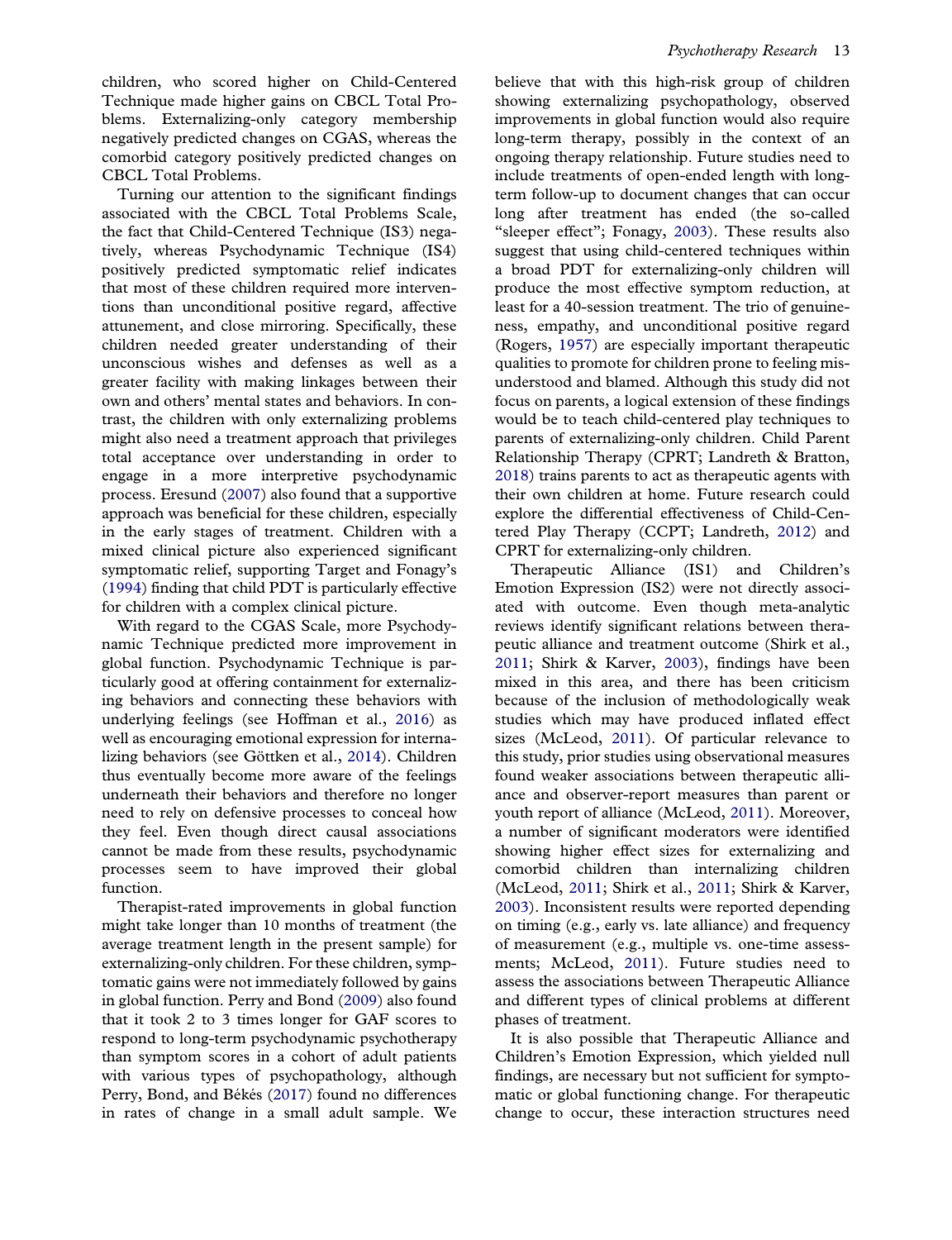<span id="page-14-0"></span>to take place with awareness and understanding within a PDT treatment model (Ablon & Jones, [1998;](#page-15-0) Coombs, Coleman, & Jones, [2002;](#page-15-0) Jones & Pulos, [1993\)](#page-15-0). Regarding Children's Emotion Expression, it is also possible that it is not simply the expression but also the regulation of emotion in an interpersonal context that contributes to symptomatic change (Hoffman et al., [2016](#page-15-0)).

### Limitations and Future Directions

Several limitations of this study should be noted. First, the sample size was relatively small. An improved methodology would be based on a larger sample and preferably with more time points. This study was designed as a naturalistic study of patients in psychodynamic therapy without a control group. However, although this type of design is inherently limited in its internal validity, it benefits from substantial external validity, as it more accurately reflects the reality of clinical work with children in clinics. However, causal statements between the IS and outcome cannot be made. The reliance on novice therapists limits the generalizability of the findings. Moreover, due to the small sample size, we were not able to divide the data to investigate different process characteristics of children with internalizing and externalizing disorders. Even though we were able to account for some of the differences with our dummy variables, an improved methodology would be to divide the data based on symptom characteristics, and conduct component analyses to extract idiographic IS associated with each type of clinical problem. Future research can take this route. Moreover, the theoretical names assigned to IS such as Therapeutic Alliance and Psychodynamic Technique need verification with other measures that contain items specifically operationalized to measure these constructs.

This study was one of the first studies to investigate the essential ingredients of psychodynamic child psychotherapy, and to assess their relations with outcome. The potential associations between therapeutic alliance and interventions, and their differential impact on outcome, can now be tested in a more unified model, taking into account pre treatment characteristics, such as symptom severity and demographic factors. It is possible that the therapists started off using Child-Centered Technique with externalizing children to gain their trust, build the Therapeutic Alliance, and stimulate symptom relief, then gradually shifted into Psychodynamic Technique to address the underlying conflicts manifested by their acting-out behaviors, which in turn brought improvements in overall global function; however, this sequence needs to be tested empirically in a

mediational study. It is possible that two phases of treatment are indicated for these children: an understanding phase (Child-Centered Technique) and an explanatory phase (Psychodynamic Technique).These findings have clinical implications for disposition of care. If a child is diagnosed with externalizing problems and needs short-term symptom relief, then he or she should be placed in child-centered therapy. On the other hand, if this child needs long-term improvement in adaptation, then he or she should eventually be placed in PDT. Further research could test this clinical hypothesis by using IS from different phases of treatment to investigate their differential impact on outcome.

This study was conducted with a sample of Turkish children, therefore the IS that emerged may have also been influenced by the cultural characteristics. For example, the fact that Therapeutic Alliance accounted for the largest variance in the data could also point to the collectivistic roots, where emotional interdependence is prioritized over autonomy, and a self-construal with closely knit interpersonal ties is characteristic (Kağıtçıbası̧, [1996](#page-15-0)). Moreover, the task items in IS 1 mostly included interpersonal concerns (i.e., "Child explores relationships with significant others" or "Therapist informs child of the potential impact of his behavior on others"), which could also be related to the interpersonal emphasis in the Turkish self-structure. It would be important to test whether these IS are characteristic with other cultures as well.

This study was able to identify empirically derived change processes that can be used in future research and provided preliminary answers about which aspects may facilitate change. We have shown preliminary evidence for the applicability of these IS in a process-outcome design, taking into account specific pre-treatment sample characteristics, which provided further evidence that therapist techniques occur as part of a complex interaction with the children's characteristics. These findings highlight the importance of an investigative strategy to study "what works for whom", using a naturalistic process-outcome research design, to understand what specifically promotes therapeutic change.

### Note

Part of the data reported in this manuscript was collected as part of a larger data collection at Istanbul Bilgi University Psychotherapy Center from a group of 135 consecutively admitted patients from Fall 2014 to 2017, who met inclusion criteria and consented to research. Depending on data availability and research questions, different subsamples of patients and their sessions from different time points have been used to investigate different variables and published in separate manuscripts from our Psychotherapy Research Lab (please see [https://www.](https://www.psikoterapiarastirmalari.bilgi.edu.tr) [psikoterapiarastirmalari.bilgi.edu.tr](https://www.psikoterapiarastirmalari.bilgi.edu.tr) for a list of publications).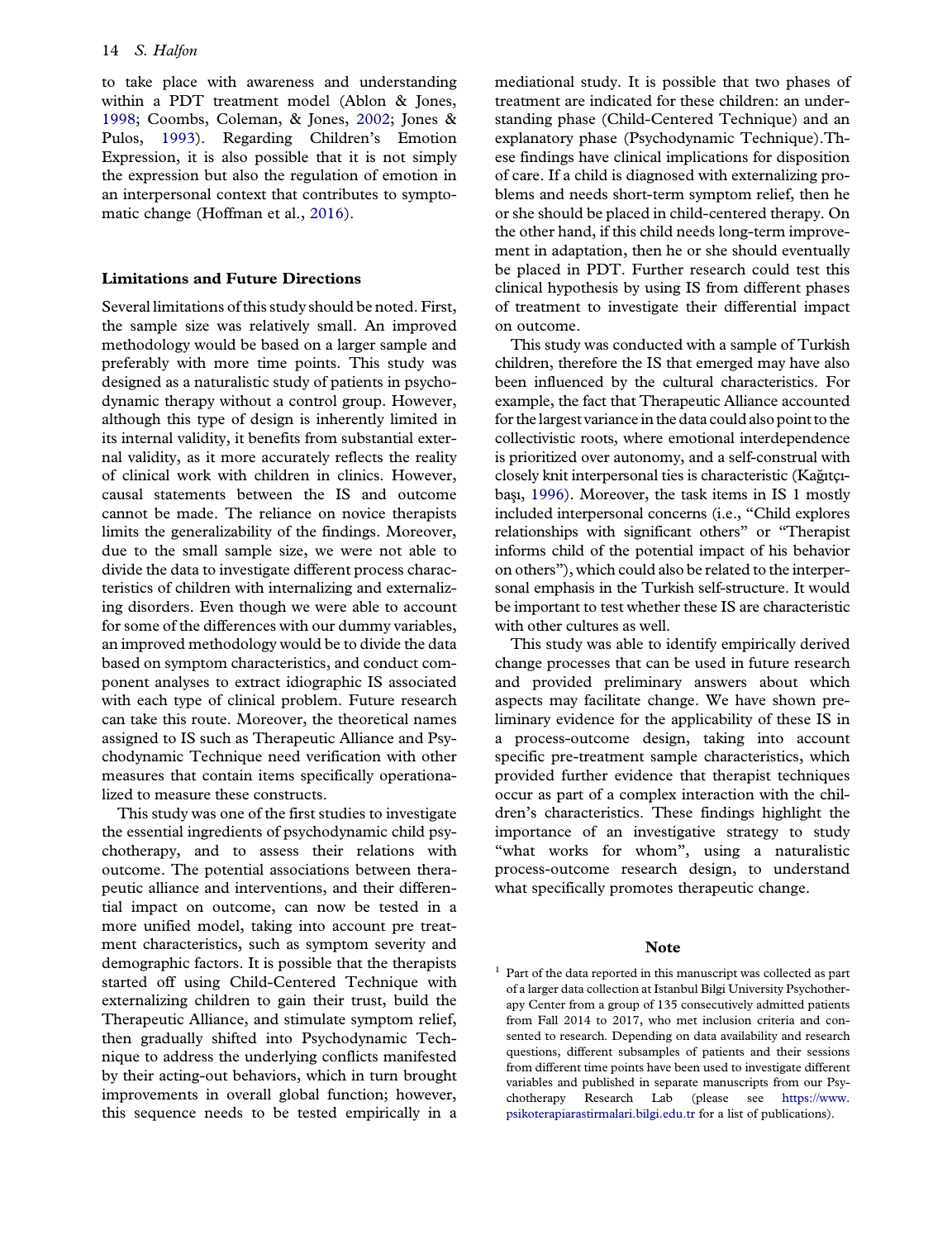### References

- <span id="page-15-0"></span>Ablon, J., & Jones, E. ([1998](#page-14-0)). How expert clinicians' prototypes of an ideal treatment correlate with outcome in psychodynamic and cognitive-behavioral therapy. Psychotherapy Research, 8(1), 71–83.
- Ablon, J. S., Levy, R. A., & Katzenstein, T. [\(2006](#page-12-0)). Beyond brand names of psychotherapy: Identifying empirically supported change processes. Psychotherapy: Theory, Research, Practice, Training, 43(2), 216–231.
- Achenbach, T. M. [\(1991](#page-4-0)). Manual for the child behavior checklist/4- 18 and profile. Burlington, VT: University of Vermont, Department of Psychiatry.
- Achenbach, T. M., & Rescorla, L. A. [\(2000](#page-6-0)). Manual for the ASEBA preschool forms and profiles. Burlington, VT: University of Vermont, Research Center for Children, Youth, & Families.
- Axline, V. M. [\(1964\)](#page-12-0). Dibs. New York, NY: Ballantine Books.
- Blagys, M. D., & Hilsenroth, M. J. ([2000](#page-12-0)). Distinctive features of short-term psychodynamic-interpersonal psychotherapy: A review of the comparative psychotherapy process literature. Clinical Psychology: Science and Practice, 7(2), 167–188.
- Blagys, M. D., & Hilsenroth, M. J. ([2002](#page-12-0)). Distinctive activities of cognitive–behavioral therapy: A review of the comparative psychotherapy process literature. Clinical Psychology Review, 22 (5), 671–706.
- Coombs, M. M., Coleman, D., & Jones, E. E. ([2002](#page-14-0)). Working with feelings: The importance of emotion in both cognitive-behavioral and interpersonal therapy in the NIMH treatment of depression collaborative research program. Psychotherapy: Theory, Research, Practice, Training, 39(3), 233–244.
- DiGiuseppe, R., Linscott, J., & Jilton, R. [\(1996\)](#page-11-0). Developing the therapeutic alliance in child—adolescent psychotherapy. Applied and Preventive Psychology, 5(2), 85–100.
- Eresund, P. [\(2007](#page-3-0)). Psychodynamic psychotherapy for children with disruptive disorders. Journal of Child Psychotherapy, 33(2), 161–180.
- Erol, N., Arslan, B. L., & Akçakın, M. ([1995](#page-6-0)). The adaptation and standardization of the child behavior checklist among 6-18 yearold Turkish children. In J. A. Sergeant (Ed.), Eunethdis: European approaches to hyperkinetic disorder (pp. 97–113). Zurich: Fotoratar.
- Faw, L., Hogue, A., Johnson, S., Diamond, G. M., & Liddle, H. A. ([2005\)](#page-11-0). The adolescent therapeutic alliance scale (ATAS): Initial psychometrics and prediction of outcome in familybased substance abuse prevention counseling. Psychotherapy Research, 15(1-2), 141–154.
- Fjermestad, K. W., McLeod, B. D., Heiervang, E. R., Havik, O. E., Öst, L. G., & Haugland, B. S. [\(2012](#page-11-0)). Factor structure and validity of the therapy process observational coding system for child psychotherapy-alliance scale. Journal of Clinical Child & Adolescent Psychology, 41(2), 246–254.
- Fonagy, P. ([2003](#page-13-0)). The research agenda: The vital need for empirical research in child psychotherapy. Journal of Child Psychotherapy, 29(2), 129–136.
- Fonagy, P., Target, M., Cottrell, D., Phillips, J., & Kurtz, Z. ([2002\)](#page-1-0). What works for whom: A critical review of treatments for children and adolescents. New York, NY: Guilford.
- Gergely, G., Fonagy, P., Jurist, E., & Target, M. [\(2002](#page-12-0)). Affect regulation, mentalization, and the development of the self. New York, NY: Other Press.
- Goodman, G. ([2015](#page-2-0)). Interaction structures between a child and two therapists in the psychodynamic treatment of a child with borderline personality disorder. Journal of Child Psychotherapy, 41(2), 141–161.
- Goodman, G., & Athey-Lloyd, L. ([2011\)](#page-2-0). Interaction structures between a child and two therapists in the psychodynamic

treatment of a child with Asperger's disorder. Journal of Child Psychotherapy, 37(3), 311–326.

- Goodman, G., Chung, H., Fischel, L., & Athey-Lloyd, L. ([2017\)](#page-2-0). Simulation modeling analysis of sequential relations among therapeutic alliance, symptoms, and adherence to child-centered play therapy between a child with autism spectrum disorder and two therapists. Clinical Child Psychology and Psychiatry, 22(3), 455–466.
- Goodman, G., Midgley, N., & Schneider, C. [\(2016\)](#page-3-0). Expert clinicians' prototypes of an ideal child treatment in psychodynamic and cognitive- behavioral therapy: Is mentalization seen as a common process factor? Psychotherapy Research, 26, 590–601.
- Göttken, T., White, L. O., Klein, A. M., & von Klitzing, K. ([2014\)](#page-3-0). Short-term psychoanalytic child therapy for anxious children: A pilot study. Psychotherapy, 51(1), 148-158.
- Halfon, S., & Bulut, P. [\(2017](#page-3-0)). Mentalization and the growth of symbolic play and affect regulation in psychodynamic therapy for children with behavioral problems. Psychotherapy Research, 77, 1–13.
- Hoffman, L., Rice, T., & Prout, T. ([2016](#page-3-0)). Manual of regulationfocused psychotherapy for children (RFP-C) with externalizing behaviors: A psychodynamic approach. London: Routledge/Taylor & Francis Group.
- Hogue, A., Dauber, S., Stambaugh, L. F., Cecero, J. J., & Liddle, H. A. ([2006\)](#page-11-0). Early therapeutic alliance and treatment outcome in individual and family therapy for adolescent behavior problems. Journal of Consulting and Clinical Psychology, 74(1), 121–129.
- Jacobson, N. S., & Truax, P. [\(1991\)](#page-7-0). Clinical significance: A statistical approach to defining meaningful change in psychotherapy research. Journal of Consulting and Clinical Psychology, 59(1), 12–19.
- Jones, E. E. ([1985\)](#page-2-0). Manual for the Psychotherapy Process Q-Set. Unpublished manuscript. Berkeley: University of California.
- Jones, E. E., & Ablon, J. S. [\(2005\)](#page-2-0). On analytic process. *Journal of* the American Psychoanalytic Association, 53(2), 541–568.
- Jones, E. E., & Pulos, S. M. [\(1993](#page-12-0)). Comparing the process in psychodynamic and cognitive-behavioral therapies. Journal of Consulting and Clinical Psychology, 61(2), 306–316.
- Kağıtçıbası̧, Ç. ([1996\)](#page-14-0). The autonomous-relational self: A new synthesis. European Psychologist, 1(3), 180-186.
- Karver, M. S., Handelsman, J. B., Fields, S., & Bickman, L. [\(2006\)](#page-11-0). Meta-analysis of therapeutic relationship variables in youth and family therapy: The evidence for different relationship variables in the child and adolescent treatment outcome literature. Clinical Psychology Review, 26(1), 50–65.
- Kazdin, A. E. ([2000\)](#page-2-0). Developing a research agenda for child and adolescent psychotherapy. Archives of General Psychiatry, 57(9), 829–835.
- Kernberg, P. F., & Chazan, S. E. ([1991\)](#page-3-0). Children with conduct disorders: A psychotherapy manual. New York, NY: Basic Books.
- Landreth, G. L. ([2012](#page-12-0)). Play therapy: The art of the relationship. New York, NY: Routledge.
- Landreth, G. L., & Bratton, S. C. ([2018\)](#page-13-0). Child parent relationship therapy (CPRT), 2nd edition: A 10-session filial therapy model (2nd ed.). New York: Routledge.
- Lingiardi, V., Colli, A., Gentile, D., & Tanzilli, A. ([2011\)](#page-11-0). Exploration of session process: Relationship to depth and alliance. Psychotherapy, 48(4), 391–400.
- McLeod, B. D. [\(2011\)](#page-13-0). Relation of the alliance with outcomes in youth psychotherapy: A meta-analysis. Clinical Psychology Review, 31(4), 603–616.
- Midgley, N., & Kennedy, E. [\(2011\)](#page-2-0). Psychodynamic psychotherapy for children and adolescents: A critical review of the evidence base. *Journal of Child Psychotherapy*, 37(3), 232-260.
- Midgley, N., O'Keeffe, S., French, L., & Kennedy, E. ([2017\)](#page-1-0). Psychodynamic psychotherapy for children and adolescents: An updated narrative review of the evidence base. Journal of Child Psychotherapy, 43(3), 307–329.